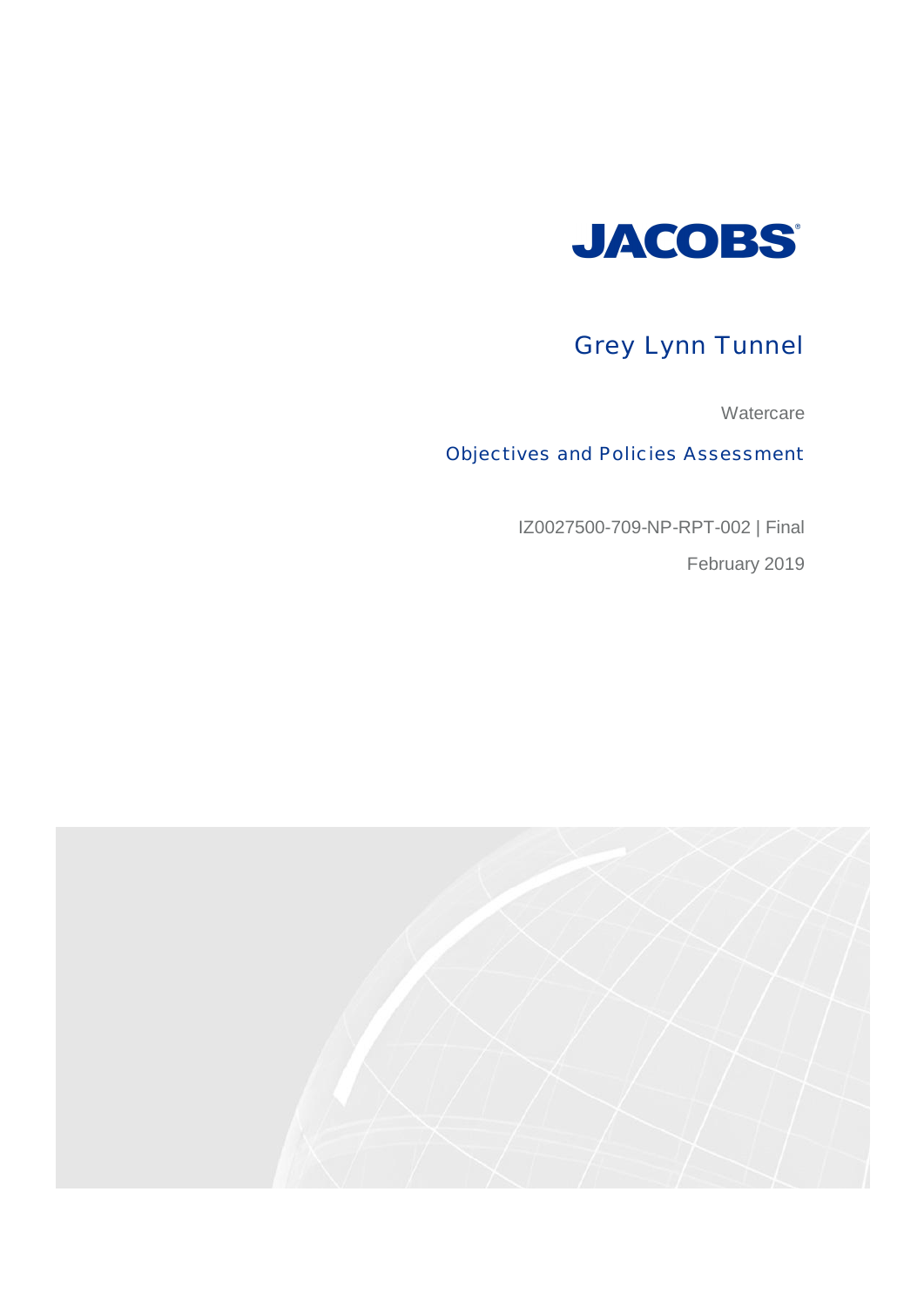

# **Grey Lynn Tunnel**

| Project No:      | IZ027500.709                              |
|------------------|-------------------------------------------|
| Document Title:  | <b>Objectives and Policies Assessment</b> |
| Document No.:    | IZ027500-709-NP-RPT-002                   |
| Revision:        | Final                                     |
| Date:            | February 2019                             |
| Client Name:     | Watercare Services Limited                |
| Project Manager: | Nigel Kay                                 |
| Author:          | Amber Tsang and Tim Hegarty               |
| File Name:       |                                           |

Jacobs New Zealand Limited

Carlaw Park 12-16 Nicholls Lane, Parnell Auckland 1010 PO Box 9806, Newmarket Auckland 1149 New Zealand T +64 9 928 5500 F +64 9 928 5501 www.jacobs.com

© Copyright 2018 Jacobs New Zealand Limited. The concepts and information contained in this document are the property of Jacobs. Use or copying of this document in whole or in part without the written permission of Jacobs constitutes an infringement of copyright.

Limitation: This document has been prepared on behalf of, and for the exclusive use of Jacobs' client, and is subject to, and issued in accordance with, the provisions of the contract between Jacobs and the client. Jacobs accepts no liability or responsibility whatsoever for, or in respect of, any use of, or reliance upon, this document by any third party.

| <b>Revision</b> | <b>Date</b> | <b>Description</b>        | <b>By</b> | <b>Review</b> | Approved |
|-----------------|-------------|---------------------------|-----------|---------------|----------|
|                 | 31/01/2018  | Draft Issued to Watercare | T Hegarty |               |          |
|                 |             |                           | A Tsang   |               |          |
| $\overline{2}$  | 20/02/2019  | Final for Lodgement       | T Hegarty |               |          |
|                 |             |                           | A Tsang   |               |          |

## **Document history and status**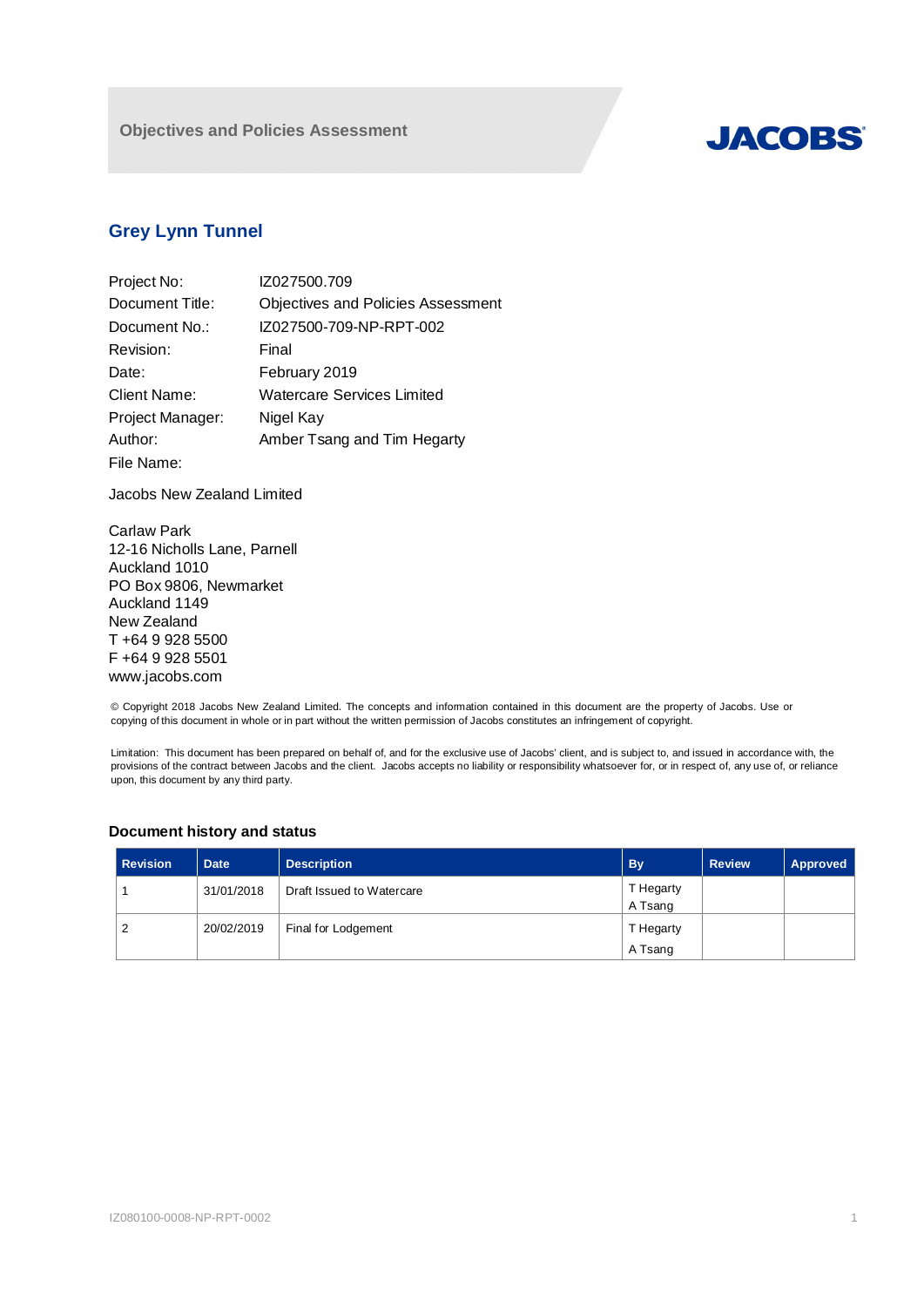

| <b>CHAPTER B - REGIONAL POLICY STATEMENT</b> |                                                                                                                                                                                                                                                                                                                                                                                                                                                                                                                                                                                                                |                                   |                                                                                                                                                                                                                                                                                                                                                                                                                                                                                                                                                                                                                                                                                                                                                                                                                                                                                                                                                                                                                                                                                                                                                                                                                 |  |  |
|----------------------------------------------|----------------------------------------------------------------------------------------------------------------------------------------------------------------------------------------------------------------------------------------------------------------------------------------------------------------------------------------------------------------------------------------------------------------------------------------------------------------------------------------------------------------------------------------------------------------------------------------------------------------|-----------------------------------|-----------------------------------------------------------------------------------------------------------------------------------------------------------------------------------------------------------------------------------------------------------------------------------------------------------------------------------------------------------------------------------------------------------------------------------------------------------------------------------------------------------------------------------------------------------------------------------------------------------------------------------------------------------------------------------------------------------------------------------------------------------------------------------------------------------------------------------------------------------------------------------------------------------------------------------------------------------------------------------------------------------------------------------------------------------------------------------------------------------------------------------------------------------------------------------------------------------------|--|--|
| Reference                                    | Objective/Policy                                                                                                                                                                                                                                                                                                                                                                                                                                                                                                                                                                                               | Is the<br>Proposal<br>Consistent? | Comment                                                                                                                                                                                                                                                                                                                                                                                                                                                                                                                                                                                                                                                                                                                                                                                                                                                                                                                                                                                                                                                                                                                                                                                                         |  |  |
| <b>B2- Urban Growth and Form</b>             |                                                                                                                                                                                                                                                                                                                                                                                                                                                                                                                                                                                                                |                                   |                                                                                                                                                                                                                                                                                                                                                                                                                                                                                                                                                                                                                                                                                                                                                                                                                                                                                                                                                                                                                                                                                                                                                                                                                 |  |  |
| Objective B2.2.1<br>Urban growth and<br>form | (1) A quality compact urban form that enables all of the following:<br>(a) a higher-quality urban environment;<br>(b) greater productivity and economic growth;<br>(c) better use of existing infrastructure and efficient provision of new<br>infrastructure;<br>(e) greater social and cultural vitality;<br>(f) better maintenance of rural character and rural productivity; and<br>(g) reduced adverse environmental effects.<br>(3) Sufficient development capacity and land supply is provided to<br>accommodate residential, commercial, industrial growth and social<br>facilities to support growth. | Yes                               | The Project is fundamental to the urban<br>intensification of the Auckland Isthmus. By<br>acting as a bypass of wastewater flows from<br>the Orakei Main Sewer to the Central<br>Interceptor, the Project will directly provide<br>additional wastewater network capacity in the<br>Orakei Main Sewer. This will subsequently<br>provide a number of benefits to the<br>community and local environment including a<br>reduction in WWOs and infrastructure<br>capacity to support planning urban<br>intensification.<br>In addition, the Project represents a prudent<br>use of existing infrastructure given its role in<br>the reorganisation of the metropolitan<br>wastewater network and allowing the Orakei<br>Main Sewer to support additional growth<br>without the need for it to be upgraded itself.<br>The completed Project will be largely<br>underground, with a small number of<br>structures and access points provided at a<br>private property on Tawariki Street. This site<br>will be screened and landscaped to maintain<br>local amenity values.<br>Lastly, Watercare will employ a range of<br>measures during the Project's construction to<br>minimise impacts on residents. This has |  |  |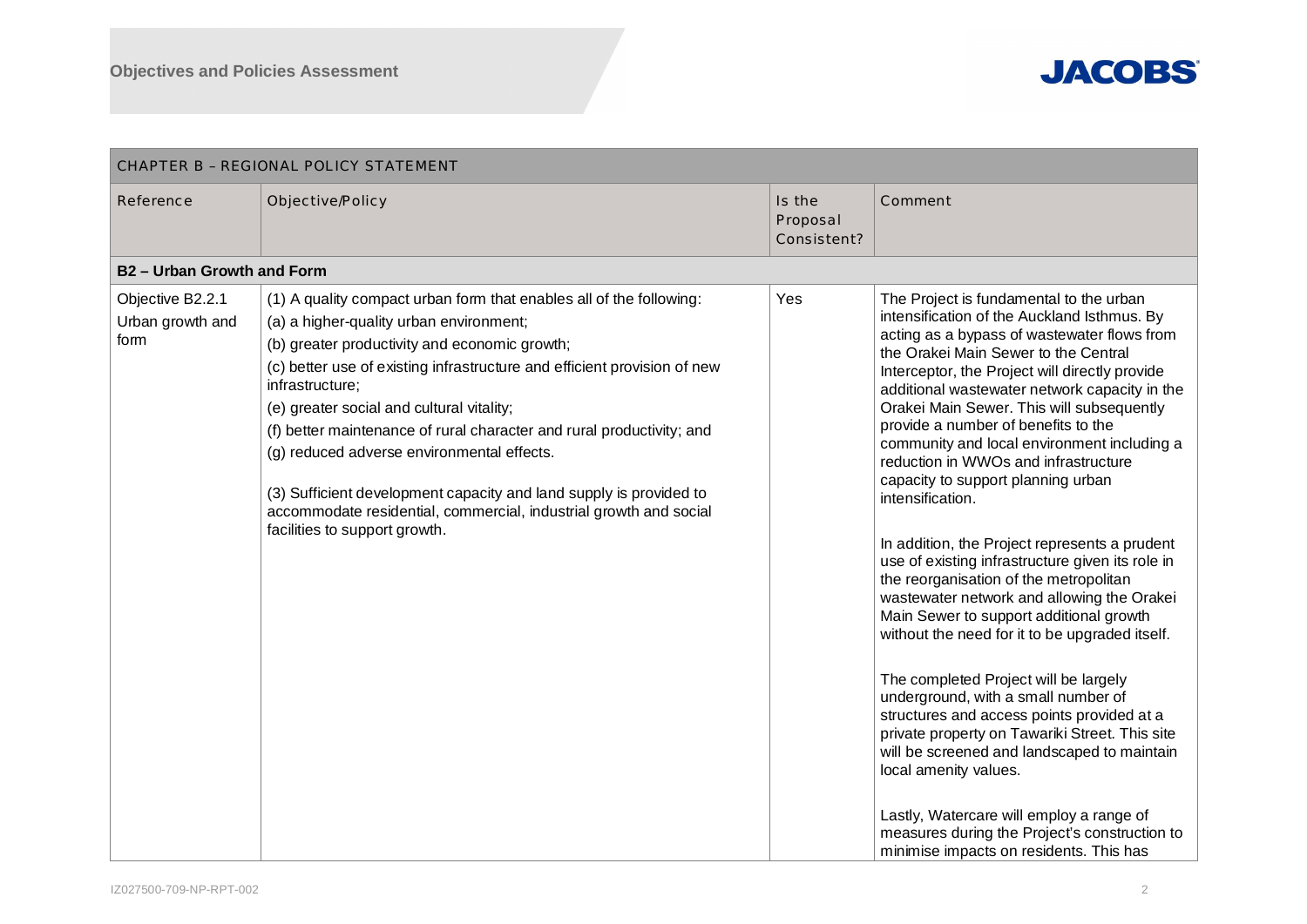

| CHAPTER B - REGIONAL POLICY STATEMENT              |                                                                                                                                                                                                                                                                                                                                                                                                                                                                                                                                                                                                                                              |                                   |                                                                                                                                                                                                                                                                                                                                                                                                                                                                                                                                                                                                                                                                                                                                                                                                                                                                                                                                                                                                   |  |  |
|----------------------------------------------------|----------------------------------------------------------------------------------------------------------------------------------------------------------------------------------------------------------------------------------------------------------------------------------------------------------------------------------------------------------------------------------------------------------------------------------------------------------------------------------------------------------------------------------------------------------------------------------------------------------------------------------------------|-----------------------------------|---------------------------------------------------------------------------------------------------------------------------------------------------------------------------------------------------------------------------------------------------------------------------------------------------------------------------------------------------------------------------------------------------------------------------------------------------------------------------------------------------------------------------------------------------------------------------------------------------------------------------------------------------------------------------------------------------------------------------------------------------------------------------------------------------------------------------------------------------------------------------------------------------------------------------------------------------------------------------------------------------|--|--|
| Reference                                          | Objective/Policy                                                                                                                                                                                                                                                                                                                                                                                                                                                                                                                                                                                                                             | Is the<br>Proposal<br>Consistent? | Comment                                                                                                                                                                                                                                                                                                                                                                                                                                                                                                                                                                                                                                                                                                                                                                                                                                                                                                                                                                                           |  |  |
|                                                    |                                                                                                                                                                                                                                                                                                                                                                                                                                                                                                                                                                                                                                              |                                   | included the selection of the Tawariki Street<br>site, which generates the least adverse effects<br>of the five sites considered during optioning.                                                                                                                                                                                                                                                                                                                                                                                                                                                                                                                                                                                                                                                                                                                                                                                                                                                |  |  |
| Objective B2.3.1<br>A quality built<br>environment | (1) A quality built environment where subdivision, use and development<br>do all of the following:<br>(a) respond to the intrinsic qualities and physical characteristics of the site<br>and area, including its setting;<br>(c) contribute to a diverse mix of choice and opportunity for people and<br>communities:<br>(d) maximise resource and infrastructure efficiency;<br>(e) are capable of adapting to changing needs; and<br>(f) respond and adapt to the effects of climate change.<br>(2) Innovative design to address environmental effects is encouraged.<br>(3) The health and safety of people and communities are promoted. | Yes                               | The proposed construction methodology of<br>the Project is an appropriate response to the<br>existing urban environment. Most of the<br>Project will be excavated using a TBM,<br>thereby avoiding any disruption to surface<br>development and residents.<br>It is also noted that the Tawariki Street site will<br>be appropriately designed to integrate into the<br>existing urban character of the Grey Lynn<br>area.<br>The Project also represents a smart form of<br>infrastructure investment, delivering increased<br>network capacity and improved environmental<br>performance in an integrated and cost-<br>efficient fashion with the investment underway<br>with the CI. It is also future proved to enable<br>additional environmental improvement within<br>the Grey Lynn catchment This approach to<br>network investment and management is an<br>efficient means of providing a lifeline utility to<br>the community, while also minimising<br>community disruption and costs. |  |  |

### IZ027500-709-NP-RPT-002 3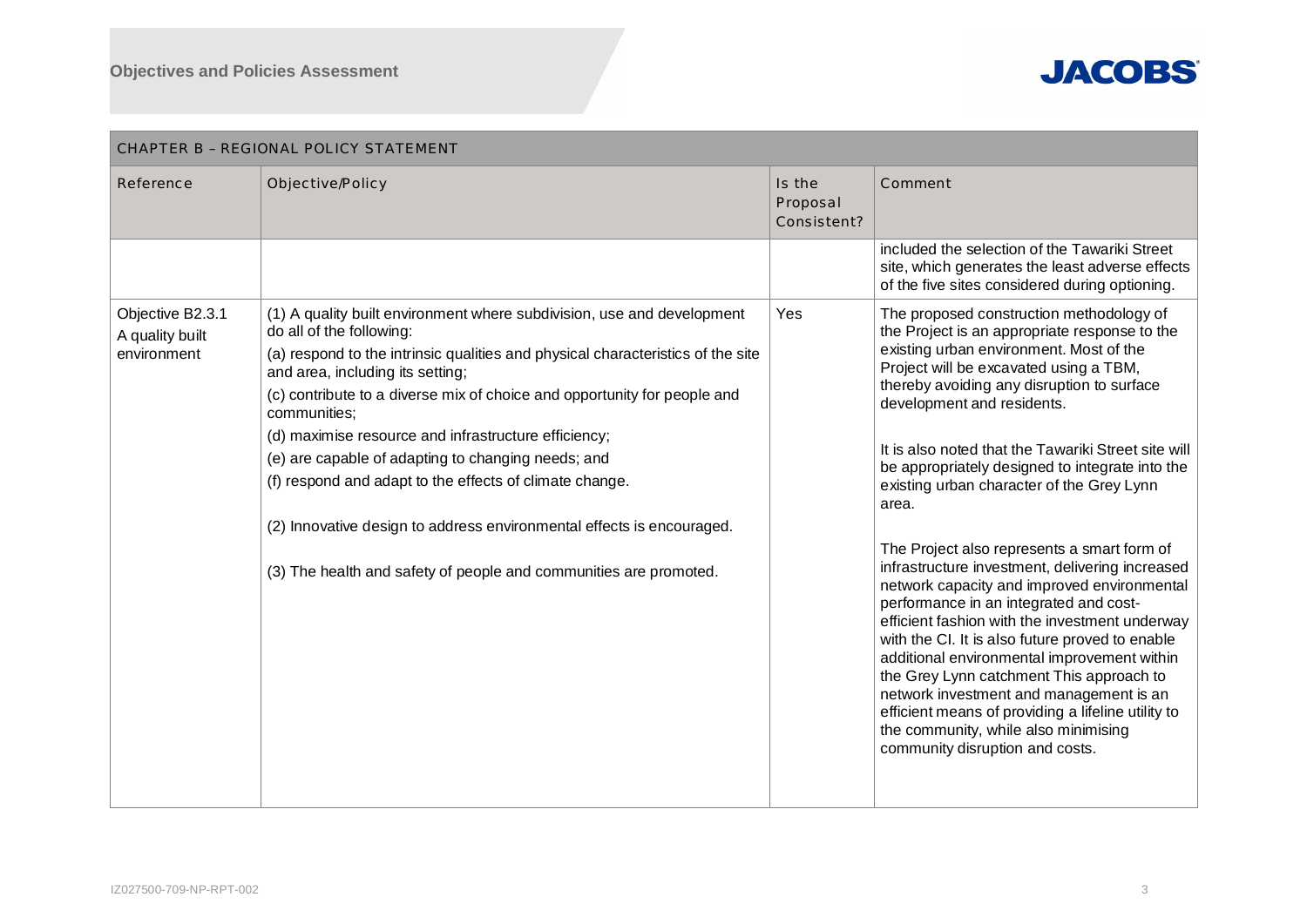# **JACOBS®**

| Policy<br>B2.3.2<br>A quality built<br>environment | (1) Manage the form and design of subdivision, use and development so<br>that it does all of the following:<br>(a) supports the planned future environment, including its shape,<br>landform, outlook, location and relationship to its surroundings, including<br>landscape and heritage;<br>(b) contributes to the safety of the site, street and neighbourhood;<br>(d) achieves a high level of amenity and safety for pedestrians and<br>cyclists;<br>(e) meets the functional, and operational needs of the intended use; and<br>(f) allows for change and enables innovative design and adaptive re-use. | Yes | The Project takes into consideration the<br>adjacent land and zoning and Watercare will<br>design the above ground infrastructure in a<br>manner which maintains existing amenity<br>values.<br>The use of walls and boundary landscaping at<br>the Tawariki Street will be designed to soften<br>the appearance of the permanent about<br>ground infrastructure, while ensuring that the<br>site meets health and safety requirements.                                                                                                                       |
|----------------------------------------------------|----------------------------------------------------------------------------------------------------------------------------------------------------------------------------------------------------------------------------------------------------------------------------------------------------------------------------------------------------------------------------------------------------------------------------------------------------------------------------------------------------------------------------------------------------------------------------------------------------------------|-----|---------------------------------------------------------------------------------------------------------------------------------------------------------------------------------------------------------------------------------------------------------------------------------------------------------------------------------------------------------------------------------------------------------------------------------------------------------------------------------------------------------------------------------------------------------------|
|                                                    |                                                                                                                                                                                                                                                                                                                                                                                                                                                                                                                                                                                                                |     | The provision of space for the second shaft<br>allows for future network connections, while<br>the proposed design will ensure that noise<br>and odour effects from the operation of the<br>Project are minimised and are no different<br>from those currently generated by existing<br>assets.                                                                                                                                                                                                                                                               |
|                                                    |                                                                                                                                                                                                                                                                                                                                                                                                                                                                                                                                                                                                                |     | Furthermore, there is a functional requirement<br>for the Project's location, given the need to<br>connect to the CI, the Orakei Main Sewer and<br>the local network. In addition, the Project<br>needs to be located in the local area in order<br>to deliver both a reduction in WWOs, as well<br>as support the intensification of the Isthmus.<br>The assessment of alternatives, as<br>undertaken by Watercare, highlights the<br>appropriateness of the shaft site location,<br>including the ease of access of the site to<br>existing network assets. |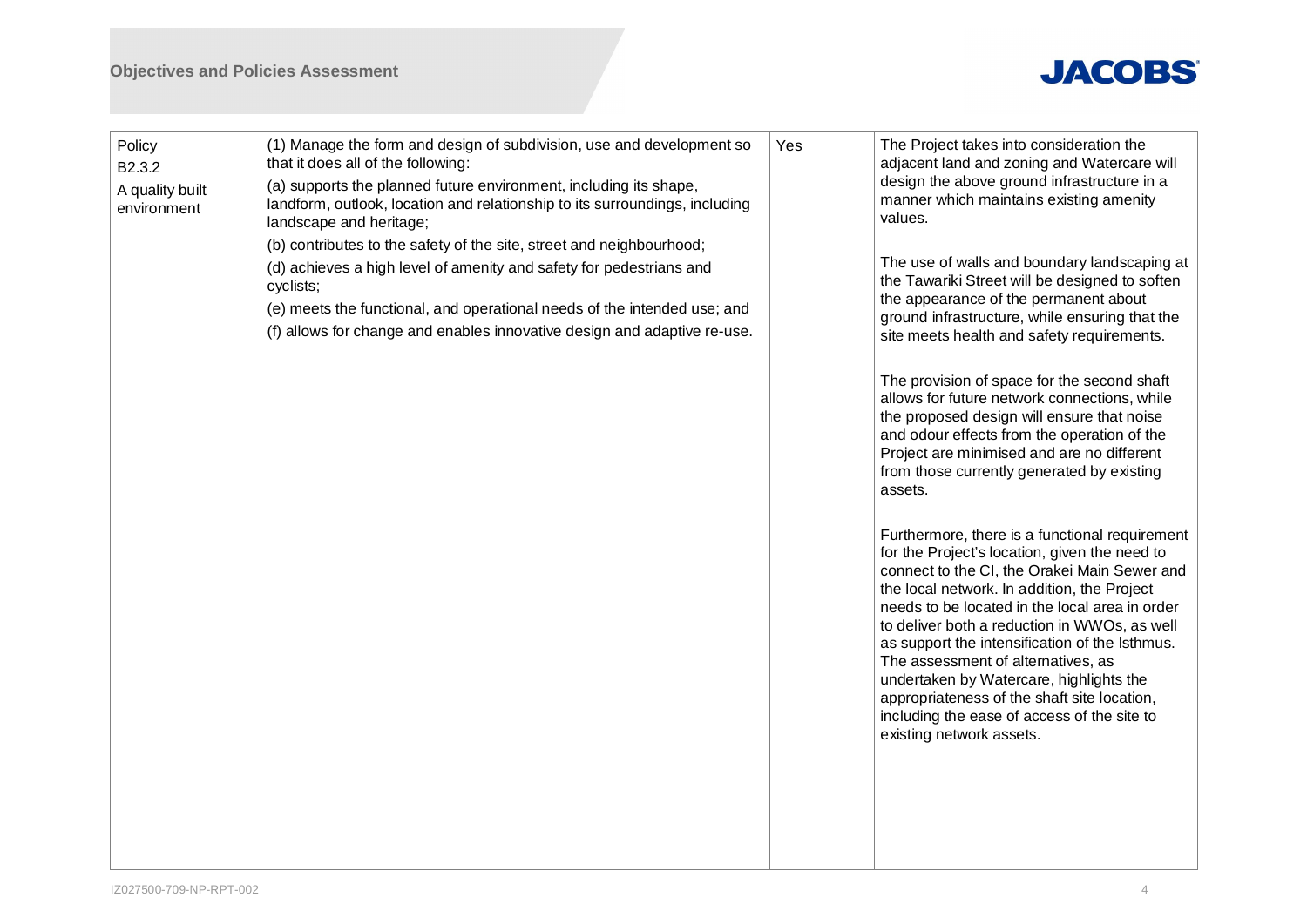

| CHAPTER B - REGIONAL POLICY STATEMENT |                                                                                                                                                                                                                                                                                                                                                                                                                                                                                                                                                                                                                                                                                                                                                                                                                                                                                                                                                                                                                                                                                                                                                                                                                                                                        |                                   |                                                                                                                                                                                                                                                                                                                                                                                                                                                                                                                                                                                                                                                                                                                                                                                                                                                                                                                                                                                                                                                                                                                                                                                                          |  |  |
|---------------------------------------|------------------------------------------------------------------------------------------------------------------------------------------------------------------------------------------------------------------------------------------------------------------------------------------------------------------------------------------------------------------------------------------------------------------------------------------------------------------------------------------------------------------------------------------------------------------------------------------------------------------------------------------------------------------------------------------------------------------------------------------------------------------------------------------------------------------------------------------------------------------------------------------------------------------------------------------------------------------------------------------------------------------------------------------------------------------------------------------------------------------------------------------------------------------------------------------------------------------------------------------------------------------------|-----------------------------------|----------------------------------------------------------------------------------------------------------------------------------------------------------------------------------------------------------------------------------------------------------------------------------------------------------------------------------------------------------------------------------------------------------------------------------------------------------------------------------------------------------------------------------------------------------------------------------------------------------------------------------------------------------------------------------------------------------------------------------------------------------------------------------------------------------------------------------------------------------------------------------------------------------------------------------------------------------------------------------------------------------------------------------------------------------------------------------------------------------------------------------------------------------------------------------------------------------|--|--|
| Reference                             | Objective/Policy                                                                                                                                                                                                                                                                                                                                                                                                                                                                                                                                                                                                                                                                                                                                                                                                                                                                                                                                                                                                                                                                                                                                                                                                                                                       | Is the<br>Proposal<br>Consistent? | Comment                                                                                                                                                                                                                                                                                                                                                                                                                                                                                                                                                                                                                                                                                                                                                                                                                                                                                                                                                                                                                                                                                                                                                                                                  |  |  |
|                                       | B3-Infrastructure, Transport and Energy                                                                                                                                                                                                                                                                                                                                                                                                                                                                                                                                                                                                                                                                                                                                                                                                                                                                                                                                                                                                                                                                                                                                                                                                                                |                                   |                                                                                                                                                                                                                                                                                                                                                                                                                                                                                                                                                                                                                                                                                                                                                                                                                                                                                                                                                                                                                                                                                                                                                                                                          |  |  |
| Objective<br>B3.2.1<br>Infrastructure | (1) Infrastructure is resilient, efficient and effective.<br>(2) The benefits of infrastructure are recognised, including:<br>(a) providing essential services for the functioning of communities,<br>businesses and industries within and beyond Auckland;<br>(b) enabling economic growth;<br>(c) contributing to the economy of Auckland and New Zealand;<br>(d) providing for public health, safety and the well-being of people and<br>communities;<br>(e) protecting the quality of the natural environment;<br>(3) Development, operation, maintenance, and upgrading of infrastructure<br>is enabled, while managing adverse effects on:<br>(a) the quality of the environment and, in particular, natural and physical<br>resources that have been scheduled in the Unitary Plan in relation to<br>natural heritage, Mana Whenua, natural resources, coastal environment,<br>historic heritage and special character;<br>(b) the health and safety of communities and amenity values.<br>(4) The functional and operational needs of infrastructure are recognised.<br>(5) Infrastructure planning and land use planning are integrated to service<br>growth efficiently.<br>(8) The adverse effects of infrastructure are avoided, remedied or<br>mitigated. | Yes                               | The Project is a vital infrastructure investment<br>for the Auckland Isthmus, delivering increased<br>network capacity and helping reduce the<br>frequency of WWOs into local watercourses<br>and the Waitemata Harbour.<br>There is also a functional need for the Project<br>to located in the chosen locations given the<br>presence of existing infrastructure, the current<br>capacity of that infrastructure, the need to<br>support the growth of the community and a<br>desire to improve the environmental<br>performance of the metropolitan network. The<br>appropriateness of the Project location has<br>been confirmed through an assessment of<br>alternatives process, while Watercare have<br>also proposed numerous measures to<br>minimise and mitigate the adverse effects of<br>the Project.<br>As such, the Project supports the economic<br>wellbeing of Auckland, protects the health and<br>safety of the community and provides for<br>restoration of the natural environment.<br>The Project is also integrated with other<br>investments in the metropolitan wastewater<br>network, ensuring that it is an efficient use of<br>infrastructure funding and contributes to the |  |  |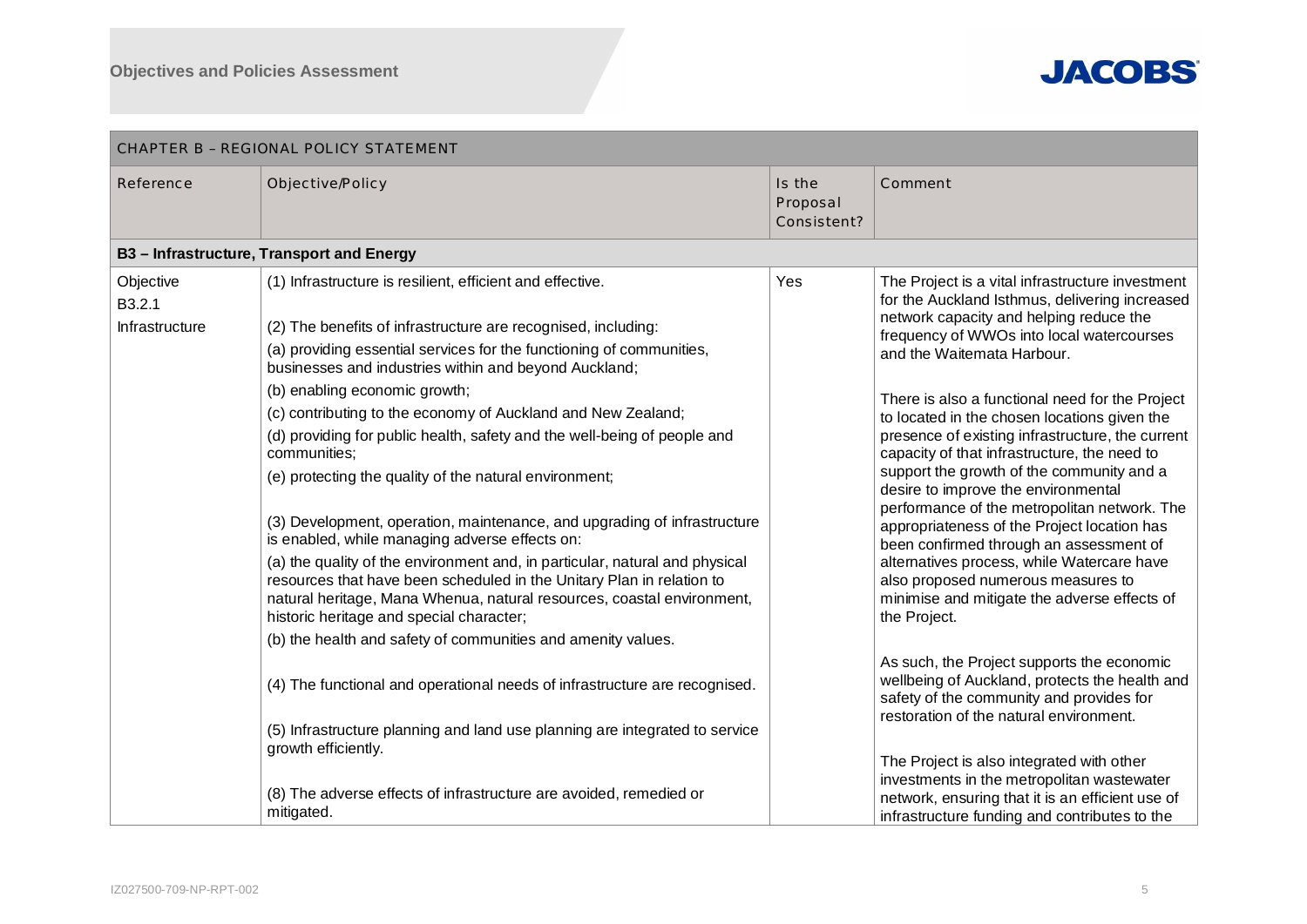

| <b>CHAPTER B - REGIONAL POLICY STATEMENT</b>                                                                             |                                                                                                                                                                                                                                                                                                                                                                                                                                                                                                                                                                                                                                                                                                                                                                                                                                                                                                                                                                                                                                                                                                                                                                     |                                   |                                                                                                                                                                                                                                                                                                                                                                                                                                                                                                                                      |  |  |
|--------------------------------------------------------------------------------------------------------------------------|---------------------------------------------------------------------------------------------------------------------------------------------------------------------------------------------------------------------------------------------------------------------------------------------------------------------------------------------------------------------------------------------------------------------------------------------------------------------------------------------------------------------------------------------------------------------------------------------------------------------------------------------------------------------------------------------------------------------------------------------------------------------------------------------------------------------------------------------------------------------------------------------------------------------------------------------------------------------------------------------------------------------------------------------------------------------------------------------------------------------------------------------------------------------|-----------------------------------|--------------------------------------------------------------------------------------------------------------------------------------------------------------------------------------------------------------------------------------------------------------------------------------------------------------------------------------------------------------------------------------------------------------------------------------------------------------------------------------------------------------------------------------|--|--|
| Reference                                                                                                                | Objective/Policy                                                                                                                                                                                                                                                                                                                                                                                                                                                                                                                                                                                                                                                                                                                                                                                                                                                                                                                                                                                                                                                                                                                                                    | Is the<br>Proposal<br>Consistent? | Comment                                                                                                                                                                                                                                                                                                                                                                                                                                                                                                                              |  |  |
| Policy B3.2.2<br>Infrastructure                                                                                          | (1) Enable the efficient development, operation, maintenance and<br>upgrading of infrastructure.<br>(2) Recognise the value of investment in existing infrastructure.<br>(3) Provide for the locational requirements of infrastructure by recognising<br>that it can have a functional or operational need to be located in areas<br>with natural and physical resources that have been scheduled in the<br>Unitary Plan in relation to natural heritage, Mana Whenua, natural<br>resources, coastal environment, historic heritage and special character.<br>(6) Enable the development, operation, maintenance and upgrading of<br>infrastructure in areas with natural and physical resources that have been<br>scheduled in the Unitary Plan in relation to natural heritage, Mana<br>Whenua, natural resources, coastal environment, historic heritage and<br>special character while ensuring that the adverse effects on the values of<br>such areas are avoided where practicable or otherwise remedied or<br>mitigated.<br>(8) Avoid, remedy or mitigate the adverse effects from the construction,<br>operation, maintenance or repair of infrastructure. | Yes                               | long-term objectives sought for the wider<br>network.<br>Lastly, the Project has been designed and<br>sited to avoid significant adverse effects on<br>the environment. This includes avoiding<br>undertaking works in public reserves and<br>minimising the scale of land disturbance<br>required to provide added network capacity.<br>The Tawariki Street site will be designed to<br>maintain local amenity values, while the<br>effects of its construction can be readily<br>managed using standard construction<br>practices. |  |  |
| <b>B6-Mana Whenua</b>                                                                                                    |                                                                                                                                                                                                                                                                                                                                                                                                                                                                                                                                                                                                                                                                                                                                                                                                                                                                                                                                                                                                                                                                                                                                                                     |                                   |                                                                                                                                                                                                                                                                                                                                                                                                                                                                                                                                      |  |  |
| Objective B6.2.1<br>Recognition of<br>Treaty of<br>Waitangi/Te Tiriti o<br>Waitangi<br>partnerships and<br>participation | (1) The principles of the Treaty of Waitangi/Te Tiriti o Waitangi are<br>recognised and provided for in the sustainable management of natural<br>and physical resources including ancestral lands, water, air, coastal sites,<br>wāhi tapu and other taonga.<br>(2) The principles of the Treaty of Waitangi/Te Tiriti o Waitangi are<br>recognised through Mana Whenua participation in resource management<br>processes.                                                                                                                                                                                                                                                                                                                                                                                                                                                                                                                                                                                                                                                                                                                                          | Yes                               | The Project reduces wastewater overflows<br>and will improve the water quality of the Grey<br>Lynn catchment.<br>The Project includes on-going engagement<br>and consultation with iwi and provides for the<br>on-going opportunity for mana whenua to<br>participate in the design and consenting                                                                                                                                                                                                                                   |  |  |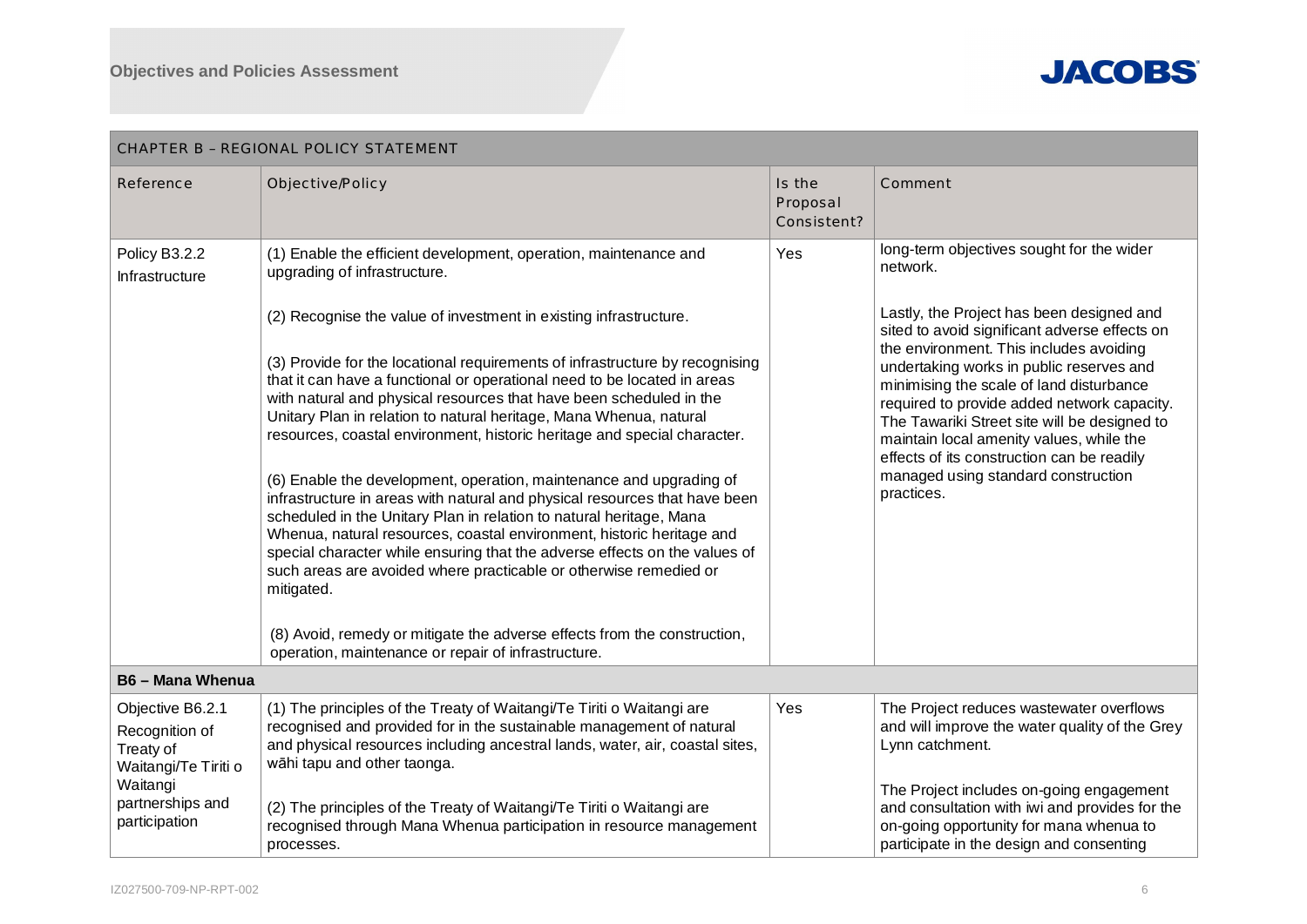

| CHAPTER B - REGIONAL POLICY STATEMENT                                                                                 |                                                                                                                                                                                                                                                                                                                                                                                                                                                                                                                                                                                                                                                                                                                                                                                                                                                                                                                                                                                                                                                                                                                                                                                                                   |                                   |                                                                                                                                                                                                                                                                                                                                                                                                                                                                                                                                                                                                                                                                |  |  |
|-----------------------------------------------------------------------------------------------------------------------|-------------------------------------------------------------------------------------------------------------------------------------------------------------------------------------------------------------------------------------------------------------------------------------------------------------------------------------------------------------------------------------------------------------------------------------------------------------------------------------------------------------------------------------------------------------------------------------------------------------------------------------------------------------------------------------------------------------------------------------------------------------------------------------------------------------------------------------------------------------------------------------------------------------------------------------------------------------------------------------------------------------------------------------------------------------------------------------------------------------------------------------------------------------------------------------------------------------------|-----------------------------------|----------------------------------------------------------------------------------------------------------------------------------------------------------------------------------------------------------------------------------------------------------------------------------------------------------------------------------------------------------------------------------------------------------------------------------------------------------------------------------------------------------------------------------------------------------------------------------------------------------------------------------------------------------------|--|--|
| Reference                                                                                                             | Objective/Policy                                                                                                                                                                                                                                                                                                                                                                                                                                                                                                                                                                                                                                                                                                                                                                                                                                                                                                                                                                                                                                                                                                                                                                                                  | Is the<br>Proposal<br>Consistent? | Comment                                                                                                                                                                                                                                                                                                                                                                                                                                                                                                                                                                                                                                                        |  |  |
| Policy B6.2.2<br>Recognition of<br>Treaty of<br>Waitangi/Te Tiriti o<br>Waitangi<br>partnerships and<br>participation | (1) Provide opportunities for Mana Whenua to actively participate in the<br>sustainable management of natural and physical resources including<br>ancestral lands, water, sites, wāhi tapu and other taonga in a way that<br>does all of the following:<br>(a) recognises the role of Mana Whenua as kaitiaki and provides for the<br>practical expression of kaitiakitanga;<br>(b) builds and maintains partnerships and relationships with iwi<br>authorities;<br>(c) provides for timely, effective and meaningful engagement with Mana<br>Whenua at appropriate stages in the resource management process,<br>including development of resource management policies and plans;<br>(d) recognises the role of kaumātua and pūkenga;<br>(e) recognises Mana Whenua as specialists in the tikanga of their hapū or<br>iwi and as being best placed to convey their relationship with their<br>ancestral lands, water, sites, wāhi tapu and other taonga;<br>(f) acknowledges historical circumstances and impacts on resource<br>needs;<br>(g) recognises and provides for mātauranga and tikanga; and<br>(h) recognises the role and rights of whanau and hapu to speak and act<br>on matters that affect them. | Yes                               | process. This engagement has concluded<br>Watercare's Kaitiaki Forum. This forum<br>involves contacting of all 19-mana whenua in<br>the Auckland region.<br>Following initial contact with mana whenua,<br>four groups expressed an interested in the<br>project: Te Rūnanga o Ngāti Whātua, Te<br>Kawerau ā Maki, Ngāti Whātua Ōrākei and<br>Ngāti Maru. Information was provided by e-<br>mail to them and this was followed up by a<br>presentation by Watercare to the forum in<br>August 2018 and a meeting with<br>representatives of Ngāti Whātua Ōrākei.<br>Watercare proposes to continue this<br>engagement through future phases of the<br>Project. |  |  |
| Objective B6.3.1<br>Recognising Mana<br>Whenua values                                                                 | (1) Mana Whenua values, mātauranga and tikanga are properly reflected<br>and accorded sufficient weight in resource management decision-making.<br>(2) The mauri of, and the relationship of Mana Whenua with, natural and<br>physical resources including freshwater, geothermal resources, land, air<br>and coastal resources are enhanced overall.<br>(3) The relationship of Mana Whenua and their customs and traditions<br>with natural and physical resources that have been scheduled in the                                                                                                                                                                                                                                                                                                                                                                                                                                                                                                                                                                                                                                                                                                              | Yes                               | As previously discussed, the Project includes<br>on-going engagement and consultation with<br>Mana Whenua, allowing for the incorporation<br>of mana whenua values into the design and<br>development of the Project.<br>Furthermore, the Project seeks to assist in<br>community efforts to improve the mauri of<br>freshwater resources in the Auckland urban                                                                                                                                                                                                                                                                                                |  |  |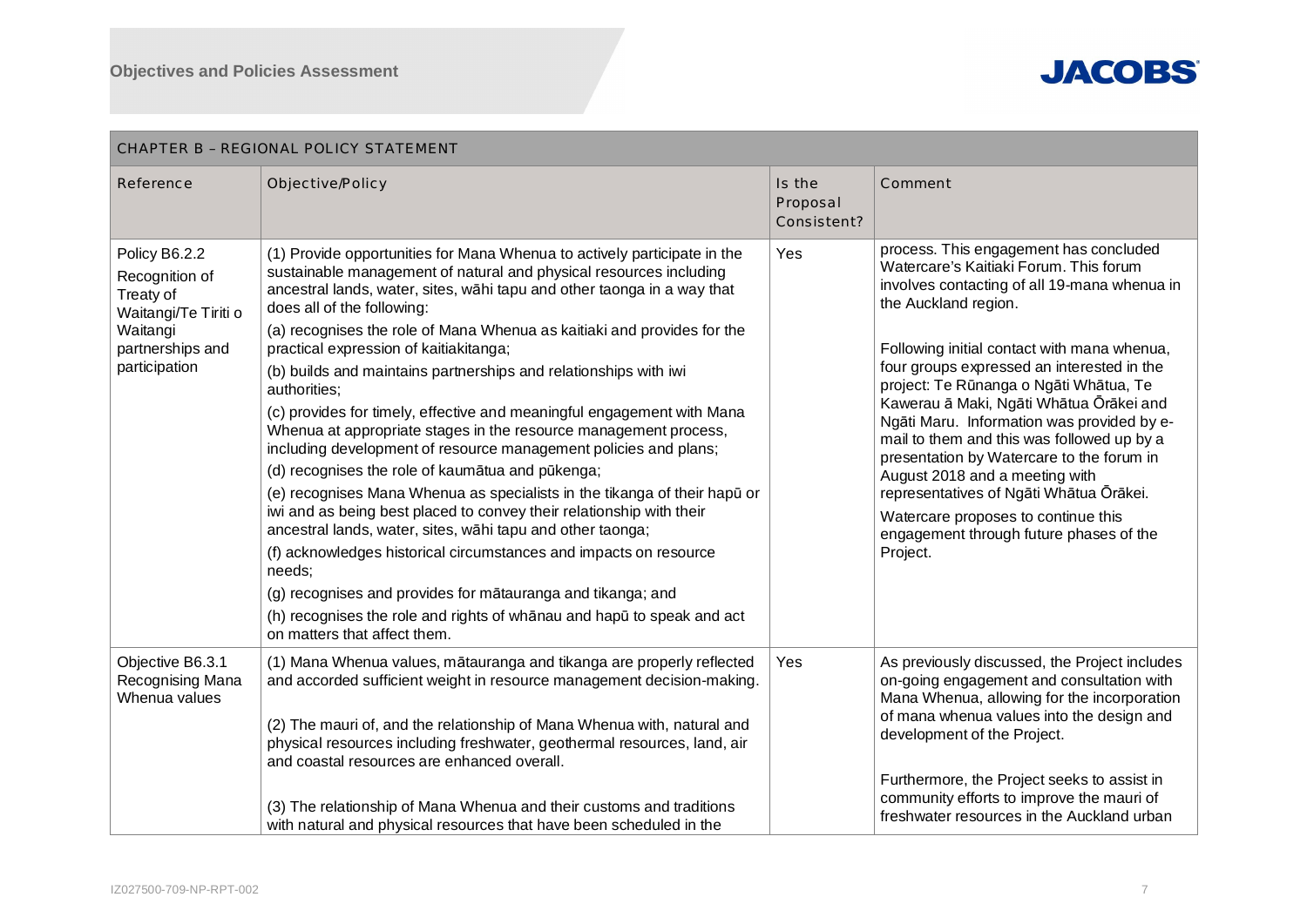

| CHAPTER B - REGIONAL POLICY STATEMENT              |                                                                                                                                                                                                                                                                                                                                                                                                                                                                                                                                                                                                                                                                                                                                                                                                                                                                                                                                                                                                                                                                                                                                                                                                                                                                                                                                                                  |                                   |                                                                                                                                                                                                                                                                                                                                                                                                  |  |
|----------------------------------------------------|------------------------------------------------------------------------------------------------------------------------------------------------------------------------------------------------------------------------------------------------------------------------------------------------------------------------------------------------------------------------------------------------------------------------------------------------------------------------------------------------------------------------------------------------------------------------------------------------------------------------------------------------------------------------------------------------------------------------------------------------------------------------------------------------------------------------------------------------------------------------------------------------------------------------------------------------------------------------------------------------------------------------------------------------------------------------------------------------------------------------------------------------------------------------------------------------------------------------------------------------------------------------------------------------------------------------------------------------------------------|-----------------------------------|--------------------------------------------------------------------------------------------------------------------------------------------------------------------------------------------------------------------------------------------------------------------------------------------------------------------------------------------------------------------------------------------------|--|
| Reference                                          | Objective/Policy                                                                                                                                                                                                                                                                                                                                                                                                                                                                                                                                                                                                                                                                                                                                                                                                                                                                                                                                                                                                                                                                                                                                                                                                                                                                                                                                                 | Is the<br>Proposal<br>Consistent? | Comment                                                                                                                                                                                                                                                                                                                                                                                          |  |
|                                                    | Unitary Plan in relation to natural heritage, natural resources or historic<br>heritage values is recognised and provided for.                                                                                                                                                                                                                                                                                                                                                                                                                                                                                                                                                                                                                                                                                                                                                                                                                                                                                                                                                                                                                                                                                                                                                                                                                                   |                                   | area by reducing the frequency of WWOs into<br>the Cox's Creek catchment.                                                                                                                                                                                                                                                                                                                        |  |
| Policy B6.3.2<br>Recognising Mana<br>Whenua values | (1) Enable Mana Whenua to identify their values associated with all of the<br>following:<br>(a) ancestral lands, water, air, sites, wāhi tapu, and other taonga;<br>(b) freshwater, including rivers, streams, aquifers, lakes, wetlands, and<br>associated values;<br>(c) biodiversity;<br>(d) historic heritage places and areas; and<br>(e) air, geothermal and coastal resources.<br>(2) Integrate Mana Whenua values, mātauranga and tikanga:<br>(a) in the management of natural and physical resources within the<br>ancestral rohe of Mana Whenua, including:<br>(i) ancestral lands, water, sites, wāhi tapu and other taonga;<br>(ii) biodiversity; and<br>(iii) historic heritage places and areas.<br>(b) in the management of freshwater and coastal resources, such as the<br>use of rāhui to enhance ecosystem health;<br>(c) in the development of innovative solutions to remedy the long-term<br>adverse effects on historical, cultural and spiritual values from discharges<br>to freshwater and coastal water; and<br>(d) in resource management processes and decisions relating to<br>freshwater, geothermal, land, air and coastal resources.<br>(3) Ensure that any assessment of environmental effects for an activity<br>that may affect Mana Whenua values includes an appropriate assessment<br>of adverse effects on those values. | Yes                               | In addition, the Project avoids the disturbance<br>of any sites or places of significance to mana<br>whenua, while an accidental discovery<br>protocol will be employed during bulk<br>earthworks.<br>Lastly, the AEE has taken into regard mana<br>whenua values. This includes a summary of<br>these effects in Section 6.6 and details<br>regarding mana whenua engagement in<br>Section 7.3. |  |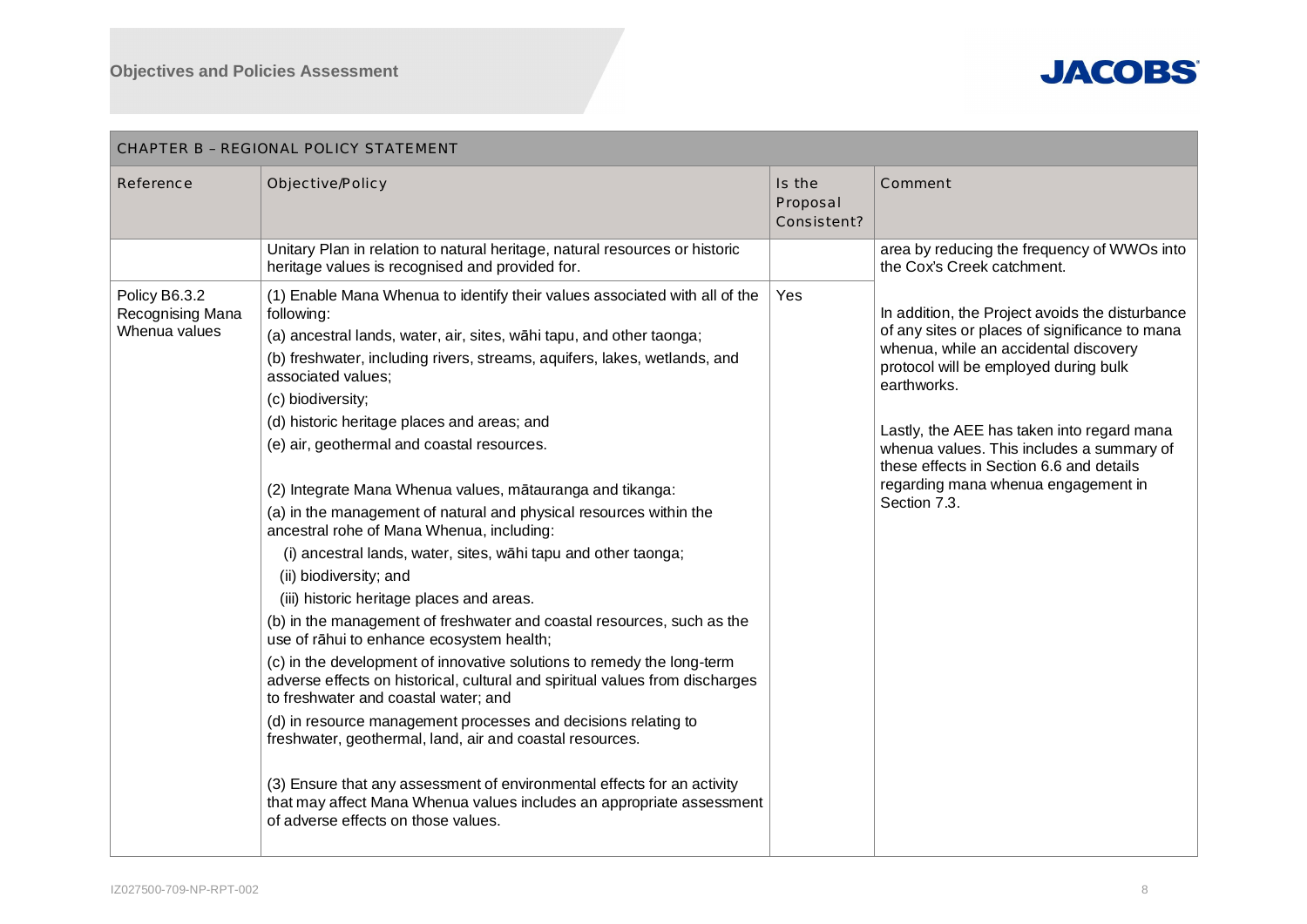

| CHAPTER B - REGIONAL POLICY STATEMENT |                                                                                                                                                                                                                                                                                                                                                                                                                                                                                                                                                                                                                                                                                                                                                                                                                                                                                              |                                   |                                                                                                                                                                                                                                                                                                                                                                                    |  |
|---------------------------------------|----------------------------------------------------------------------------------------------------------------------------------------------------------------------------------------------------------------------------------------------------------------------------------------------------------------------------------------------------------------------------------------------------------------------------------------------------------------------------------------------------------------------------------------------------------------------------------------------------------------------------------------------------------------------------------------------------------------------------------------------------------------------------------------------------------------------------------------------------------------------------------------------|-----------------------------------|------------------------------------------------------------------------------------------------------------------------------------------------------------------------------------------------------------------------------------------------------------------------------------------------------------------------------------------------------------------------------------|--|
| Reference                             | Objective/Policy                                                                                                                                                                                                                                                                                                                                                                                                                                                                                                                                                                                                                                                                                                                                                                                                                                                                             | Is the<br>Proposal<br>Consistent? | Comment                                                                                                                                                                                                                                                                                                                                                                            |  |
|                                       | (4) Provide opportunities for Mana Whenua to be involved in the<br>integrated management of natural and physical resources in ways that do<br>all of the following:<br>(a) recognise the holistic nature of the Mana Whenua world view;<br>(b) recognise any protected customary right in accordance with the<br>Marine and Coastal Area (Takutai Moana) Act 2011; and<br>(c) restore or enhance the mauri of freshwater and coastal ecosystems.<br>(6) Require resource management decisions to have particular regard to<br>potential impacts on all of the following:<br>(a) the holistic nature of the Mana Whenua<br>(b) the exercise of kaitiakitanga;<br>(c) mauri, particularly in relation to freshwater and coastal resources;<br>(d) customary activities, including mahinga kai;<br>(e) sites and areas with significant spiritual or cultural heritage value to<br>Mana Whenua; |                                   |                                                                                                                                                                                                                                                                                                                                                                                    |  |
| <b>B7 - Natural Resources</b>         |                                                                                                                                                                                                                                                                                                                                                                                                                                                                                                                                                                                                                                                                                                                                                                                                                                                                                              |                                   |                                                                                                                                                                                                                                                                                                                                                                                    |  |
| Objective B7.3.1<br>Freshwater system | (3) The adverse effects of changes in land use on freshwater are avoided,<br>remedied or mitigated.                                                                                                                                                                                                                                                                                                                                                                                                                                                                                                                                                                                                                                                                                                                                                                                          | Yes                               | As previously discussed, the Project is critical<br>to the delivery of a metropolitan wastewater<br>network which both supports the planned                                                                                                                                                                                                                                        |  |
| Policy B7.3.2<br>Freshwater system    | (1) Integrate the management of subdivision, use and development and<br>freshwater systems by undertaking all of the following:<br>(a) ensuring water supply, stormwater and wastewater infrastructure is<br>adequately provided for in areas of new growth or intensification;<br>(c) controlling the use of land and discharges to minimise the adverse<br>effects of runoff on freshwater systems and progressively reduce existing<br>adverse effects where those systems or water are degraded; and<br>(d) avoiding development where it will significantly increase adverse<br>effects on freshwater systems, unless these adverse effects can be<br>adequately mitigated.                                                                                                                                                                                                             | Yes                               | growth of Auckland and the improvement of<br>wider environmental values. By diverting flows<br>from the Orakei Main Sewer to the CI, the<br>Project allows for the intensification of the<br>Isthmus while also reducing the frequency of<br>WWOs.<br>As such, the Project will provide both<br>increased network capacity and reduced<br>frequency in overflows which will assist |  |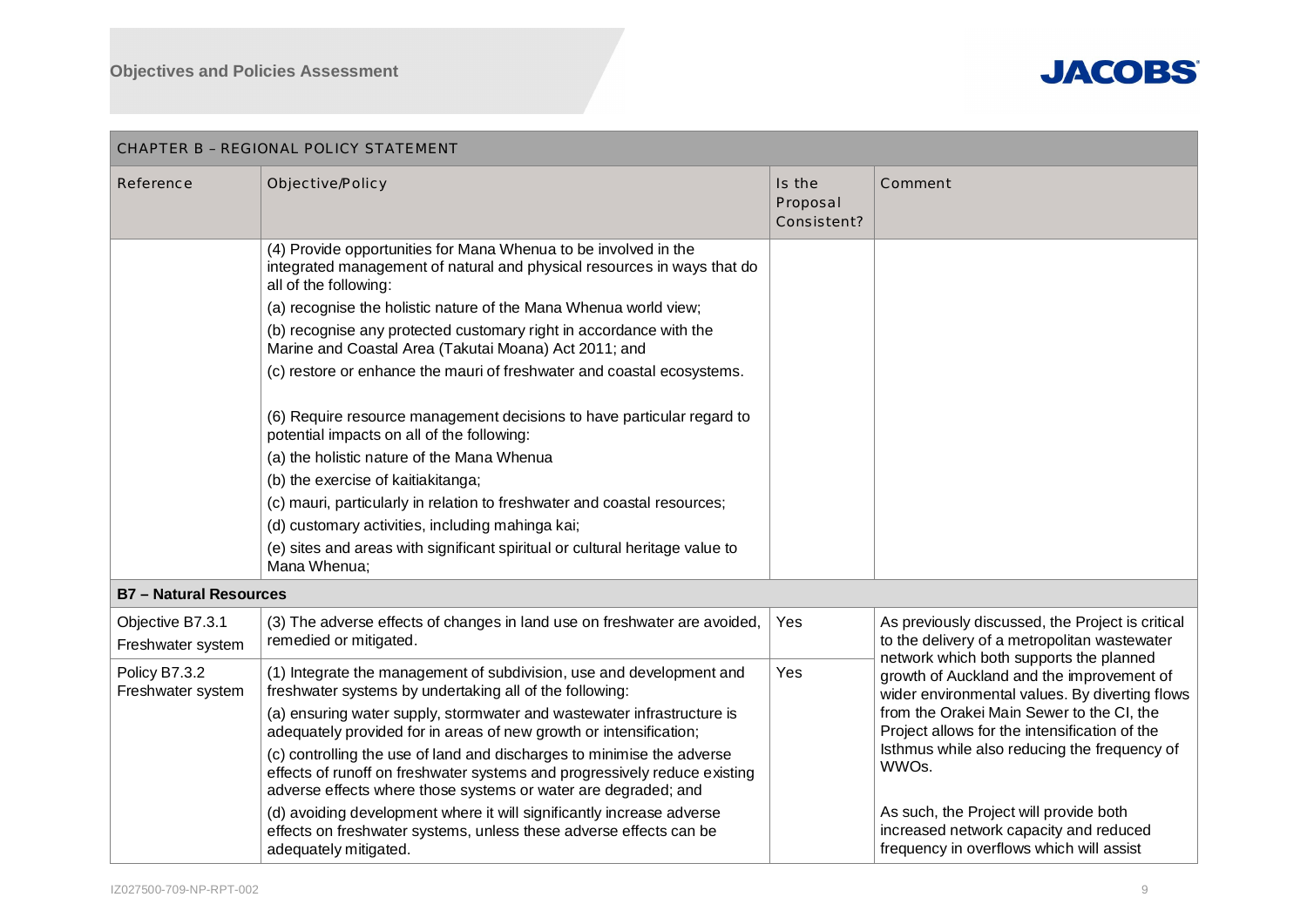

| CHAPTER B - REGIONAL POLICY STATEMENT |                                                                                                                                                                                                                                                                                                                                                                                                                                                                                                                                                        |                                   |                                                                                                                                                                                                                                                                                                                                                                                                                                                                                                                               |  |  |
|---------------------------------------|--------------------------------------------------------------------------------------------------------------------------------------------------------------------------------------------------------------------------------------------------------------------------------------------------------------------------------------------------------------------------------------------------------------------------------------------------------------------------------------------------------------------------------------------------------|-----------------------------------|-------------------------------------------------------------------------------------------------------------------------------------------------------------------------------------------------------------------------------------------------------------------------------------------------------------------------------------------------------------------------------------------------------------------------------------------------------------------------------------------------------------------------------|--|--|
| Reference                             | Objective/Policy                                                                                                                                                                                                                                                                                                                                                                                                                                                                                                                                       | Is the<br>Proposal<br>Consistent? | Comment                                                                                                                                                                                                                                                                                                                                                                                                                                                                                                                       |  |  |
|                                       |                                                                                                                                                                                                                                                                                                                                                                                                                                                                                                                                                        |                                   | Auckland Council's and community efforts to<br>improve the water quality of urban<br>watercourses.<br>In addition, the Project represents the<br>integrated management of water resources,<br>with the improvement management of<br>wastewater flows, as well as supporting the<br>wellbeing of local natural freshwater systems.                                                                                                                                                                                             |  |  |
| Objective B7.5.1 Air                  | (1) The discharge of contaminants to air from use and development is<br>managed to improve region-wide air quality, enhance amenity values in<br>urban areas and to maintain air quality at appropriate levels in rural and<br>coastal areas.<br>(2) Industry and infrastructure are enabled by providing for reduced<br>ambient air quality amenity in appropriate locations.<br>(3) Avoid, remedy or mitigate adverse effects from discharges of<br>contaminants to air for the purpose of protecting human health, property<br>and the environment. | Yes                               | Any potential adverse effects resulting from<br>the discharge of contaminants to air during<br>the construction phase of the Project will be<br>managed accordingly, including the potential<br>for dust arising from bulk earthworks.<br>Modelling undertaken for the Project also<br>demonstrates that the operation of the shaft<br>site will not generate any significant air quality<br>effects or limit the ability for surrounding sites<br>to be developed for residential or other<br>sensitive land use activities. |  |  |
| Policy B7.5.2 Air                     | (1) Manage discharge of contaminants to air from use and development<br>to:<br>(a) avoid significant adverse effects on human health and reduce<br>exposure to adverse air discharges;<br>(b) control activities that use or discharge noxious or dangerous<br>substances;<br>(c) minimise reverse sensitivity effects by avoiding or mitigating potential<br>land use conflict between activities that discharge to air and activities that<br>are sensitive to air discharges;                                                                       | Yes                               | In addition, the shaft site is future proofed to<br>provide an 8m high vent stack, should any<br>odour issues arise following the<br>commissioning of the Project.                                                                                                                                                                                                                                                                                                                                                            |  |  |

## IZ027500-709-NP-RPT-002 10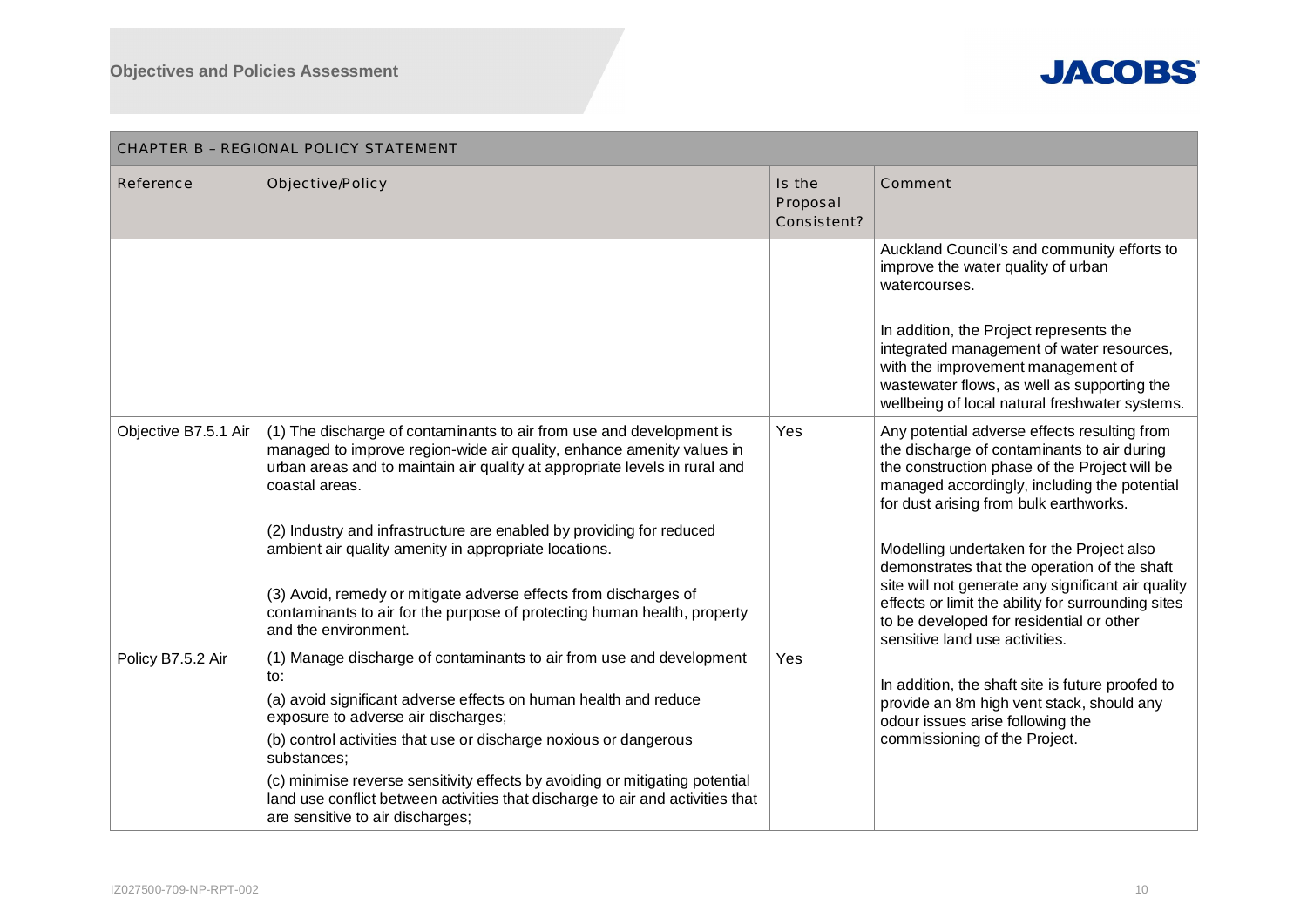

| CHAPTER B - REGIONAL POLICY STATEMENT       |                                                                                                                                                                                                                                                                                                                                                                      |                                   |                                                                                                                                                                                          |  |  |
|---------------------------------------------|----------------------------------------------------------------------------------------------------------------------------------------------------------------------------------------------------------------------------------------------------------------------------------------------------------------------------------------------------------------------|-----------------------------------|------------------------------------------------------------------------------------------------------------------------------------------------------------------------------------------|--|--|
| Reference                                   | Objective/Policy                                                                                                                                                                                                                                                                                                                                                     | Is the<br>Proposal<br>Consistent? | Comment                                                                                                                                                                                  |  |  |
|                                             | (d) protect activities that are sensitive to the adverse effects of air<br>discharges;<br>(e) protect flora and fauna from the adverse effects of air discharges                                                                                                                                                                                                     |                                   |                                                                                                                                                                                          |  |  |
| <b>B10 - Environmental Risk</b>             |                                                                                                                                                                                                                                                                                                                                                                      |                                   |                                                                                                                                                                                          |  |  |
| Objective<br>B10.4.1 Land -<br>contaminated | (1) Human health and the quality of air, land and water resources are<br>protected by the identification, management and remediation of land that<br>is contaminated.                                                                                                                                                                                                | Yes                               | Any contaminated land discovered during the<br>works will be remediated with any associated<br>potential adverse effects managed in<br>accordance with the AUP's discovery<br>protocols. |  |  |
| Policy B10.4.2 Land<br>- contaminated       | (3) Manage or remediate land that is contaminated where:<br>(a) the level of contamination renders the land unsuitable for its existing or<br>proposed use; or<br>(b) the discharge of contaminants from the land is generating or is likely to<br>generate significant adverse effects on the environment; or<br>(c) development or subdivision of land is proposed | <b>Yes</b>                        |                                                                                                                                                                                          |  |  |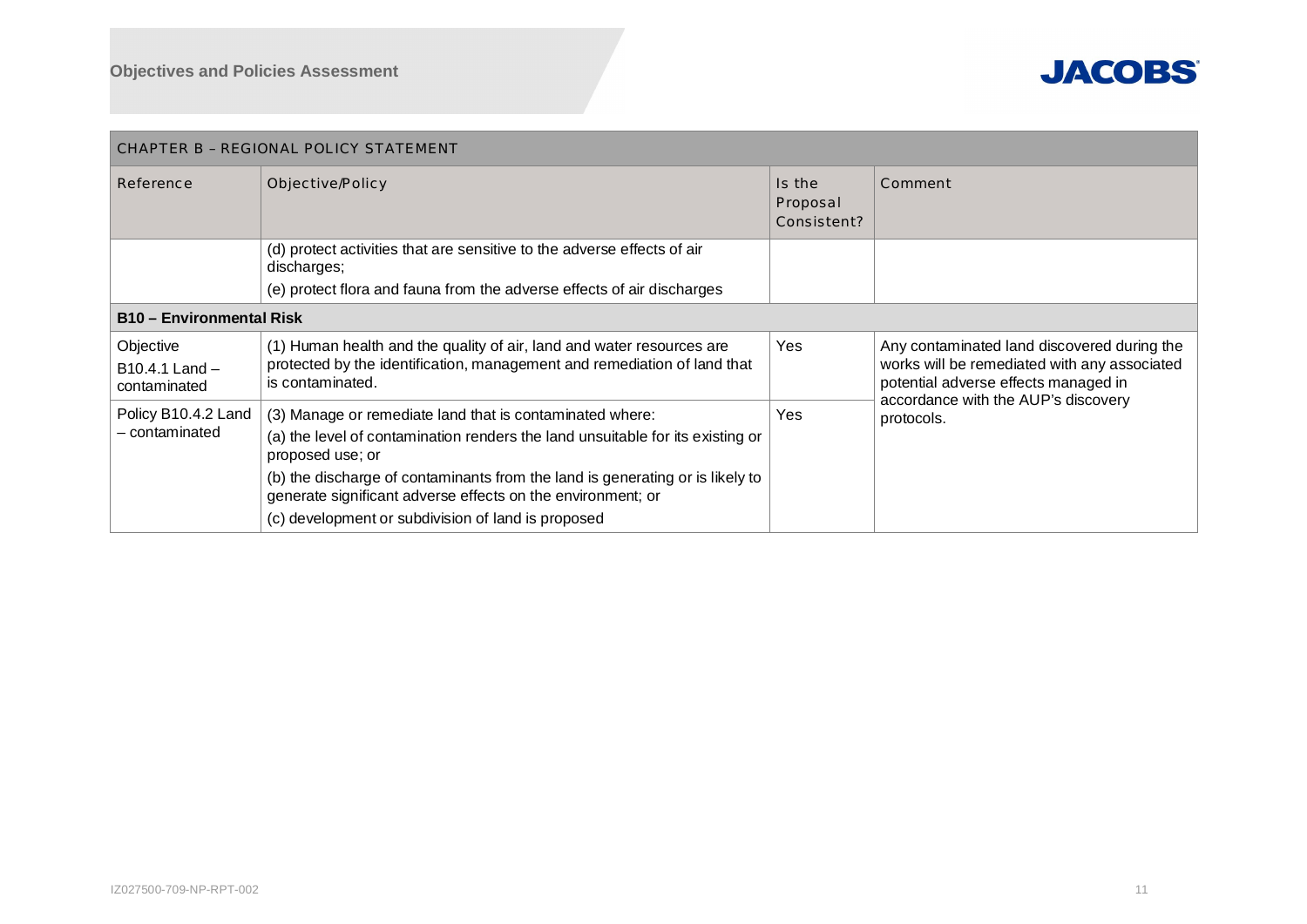

| <b>CHAPTER E - AUCKLAND WIDE</b> |                                                                                                                                                                                                                                                                                                                                                                                                                                                                                                               |                                   |                                                                                                                                                                                                                                                                                                                                                                                                           |
|----------------------------------|---------------------------------------------------------------------------------------------------------------------------------------------------------------------------------------------------------------------------------------------------------------------------------------------------------------------------------------------------------------------------------------------------------------------------------------------------------------------------------------------------------------|-----------------------------------|-----------------------------------------------------------------------------------------------------------------------------------------------------------------------------------------------------------------------------------------------------------------------------------------------------------------------------------------------------------------------------------------------------------|
| Reference                        | Objective/Policy                                                                                                                                                                                                                                                                                                                                                                                                                                                                                              | Is the<br>Proposal<br>Consistent? | Comment                                                                                                                                                                                                                                                                                                                                                                                                   |
|                                  | E1 - Water Quality and Integrated Management                                                                                                                                                                                                                                                                                                                                                                                                                                                                  |                                   |                                                                                                                                                                                                                                                                                                                                                                                                           |
| Objectives E1.2                  | (1) Freshwater and sediment quality is maintained where it is excellent or<br>good and progressively improved over time in degraded areas.<br>(2) The mauri of freshwater is maintained or progressively improved over<br>time to enable traditional and cultural use of this resource by Mana<br>Whenua.<br>(3) Stormwater and wastewater networks are managed to protect public<br>health and safety and to prevent or minimise adverse effects of<br>contaminants on freshwater and coastal water quality. | Yes                               | Appropriate sediment and erosion controls<br>will be implemented throughout the<br>construction phase to ensure that freshwater<br>quality within the catchment is maintained.<br>The Project will also assist in the reduction<br>of WWOs, thereby supporting the restoration<br>of, and reducing the adverse effects of<br>contaminants on, local watercourses and<br>further protecting public health. |
|                                  | E2 - Water Quantity, Allocation and Use                                                                                                                                                                                                                                                                                                                                                                                                                                                                       |                                   |                                                                                                                                                                                                                                                                                                                                                                                                           |
| Objective E2.2                   | (1) Water in surface rivers and groundwater aquifers is available for use<br>provided the natural values of water are maintained and established limits<br>are not exceeded.<br>(2) Water resources are managed within limits to meet current and future                                                                                                                                                                                                                                                      | Yes                               | The potential groundwater effects of the<br>Project are assessed in detailed in the AEE.<br>The natural values of water and availability<br>of water resources will be maintained.                                                                                                                                                                                                                        |
|                                  | water needs for social, cultural and economic purposes.                                                                                                                                                                                                                                                                                                                                                                                                                                                       |                                   | No existing groundwater users will be                                                                                                                                                                                                                                                                                                                                                                     |
| Policy E2.3                      | (23) Require proposals to divert groundwater, in addition to the matters<br>addressed in Policy E2.3(6) and (7) above, to ensure that:<br>(a) the proposal avoids, remedies or mitigates any adverse effects on:<br>(i) scheduled historic heritage places and scheduled sites and places of<br>significance to Mana Whenua; and<br>(ii) people and communities.<br>(b) the groundwater diversion does not cause or exacerbate any flooding;                                                                  | Yes                               | affected, and no buildings or services are<br>predicted to be adversely impacted by the<br>potential settlements. No scheduled historic<br>heritage places or sites and places of<br>significance to Mana Whenua will be<br>affected.<br>In addition, Watercare proposes to                                                                                                                               |
|                                  | (c) monitoring has been incorporated where appropriate, including:<br>(i) measurement and recording of water levels and pressures; and<br>(ii) measurement and recording of the movement of ground, buildings and<br>other structures.                                                                                                                                                                                                                                                                        |                                   | undertake monitoring prior to, during and<br>after construction of the Project. This will<br>provide information to confirm that the                                                                                                                                                                                                                                                                      |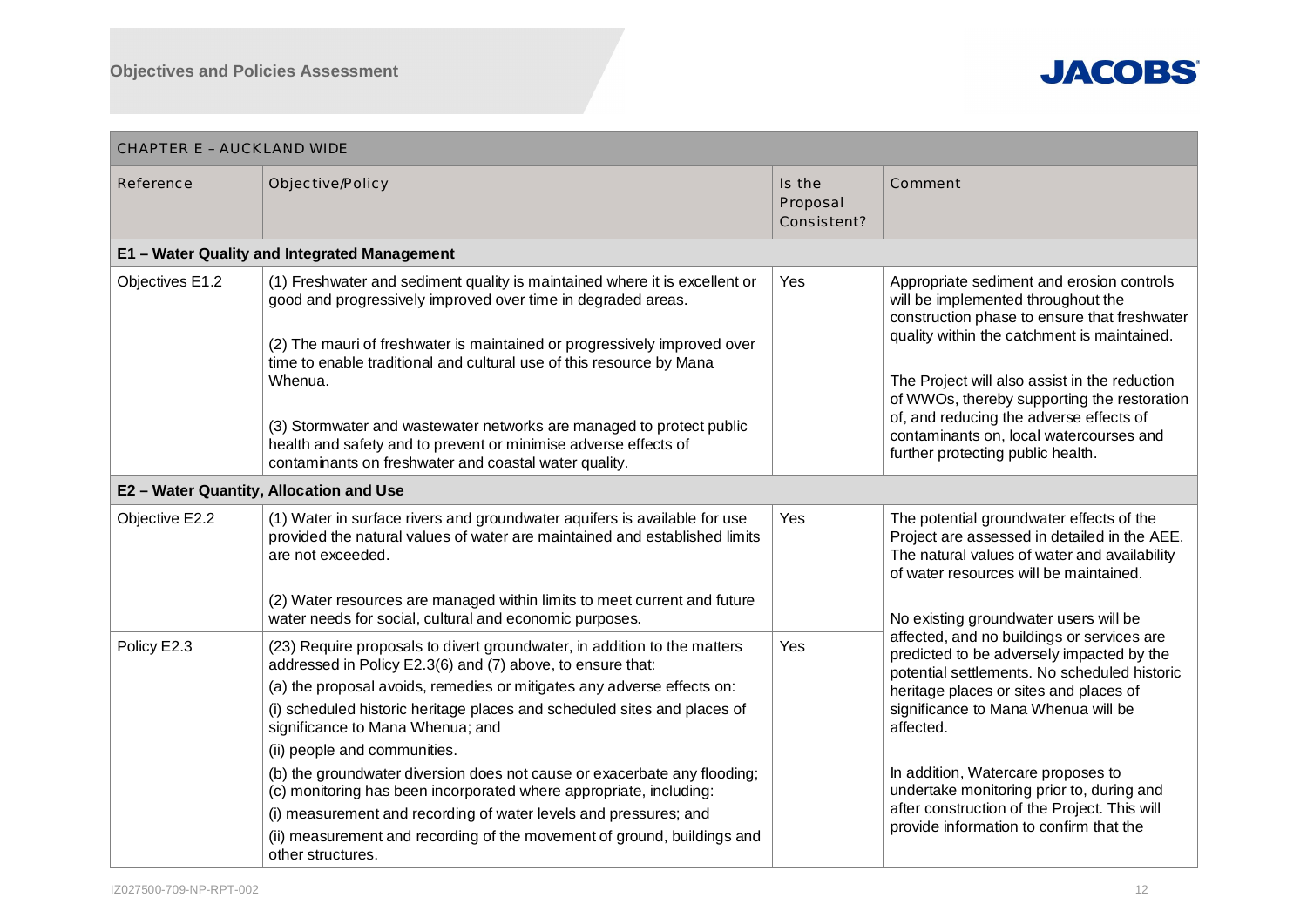

| <b>CHAPTER E - AUCKLAND WIDE</b>  |                                                                                                                                                                                                                                                                                                                                                                                                                                                                                                                                                                                                                                                                                       |                                   |                                                                                                                                                                                                                                                                                                                                                                                                                                                                                                                                                                               |  |  |
|-----------------------------------|---------------------------------------------------------------------------------------------------------------------------------------------------------------------------------------------------------------------------------------------------------------------------------------------------------------------------------------------------------------------------------------------------------------------------------------------------------------------------------------------------------------------------------------------------------------------------------------------------------------------------------------------------------------------------------------|-----------------------------------|-------------------------------------------------------------------------------------------------------------------------------------------------------------------------------------------------------------------------------------------------------------------------------------------------------------------------------------------------------------------------------------------------------------------------------------------------------------------------------------------------------------------------------------------------------------------------------|--|--|
| Reference                         | Objective/Policy                                                                                                                                                                                                                                                                                                                                                                                                                                                                                                                                                                                                                                                                      | Is the<br>Proposal<br>Consistent? | Comment                                                                                                                                                                                                                                                                                                                                                                                                                                                                                                                                                                       |  |  |
|                                   | (d) mitigation has been incorporated where appropriate including:<br>(i) minimising the period where the excavation is open/unsealed;<br>(ii) use of low permeability perimeter walls and floors;<br>(iii) use of temporary and permanent systems to retain the excavation; or<br>(iv) re-injection of water to maintain groundwater pressures.                                                                                                                                                                                                                                                                                                                                       |                                   | magnitude of impact, if any, is no greater<br>than predicted in the AEE.                                                                                                                                                                                                                                                                                                                                                                                                                                                                                                      |  |  |
| E11 - Land Disturbance - Regional |                                                                                                                                                                                                                                                                                                                                                                                                                                                                                                                                                                                                                                                                                       |                                   |                                                                                                                                                                                                                                                                                                                                                                                                                                                                                                                                                                               |  |  |
| Objectives E11.2                  | (1) Land disturbance is undertaken in a manner that protects the safety of<br>people and avoids, remedies and mitigates adverse effects on the<br>environment.                                                                                                                                                                                                                                                                                                                                                                                                                                                                                                                        | Yes                               | The Project does not affect areas of natural<br>or physical resources that have been<br>scheduled in the AUP.                                                                                                                                                                                                                                                                                                                                                                                                                                                                 |  |  |
|                                   | (2) Sediment generation from land disturbance is minimised.                                                                                                                                                                                                                                                                                                                                                                                                                                                                                                                                                                                                                           |                                   | The Project includes the implementation of                                                                                                                                                                                                                                                                                                                                                                                                                                                                                                                                    |  |  |
| Policies E11.3                    | (1) Avoid where practicable, and otherwise mitigate, or where appropriate,<br>remedy adverse effects on areas where there are natural and physical<br>resources that have been scheduled in the Plan in relation to natural<br>heritage, Mana Whenua, natural resources, coastal environment, historic<br>heritage and special character                                                                                                                                                                                                                                                                                                                                              | Yes                               | an accidental discovery protocol and aims to<br>maintain cultural and spiritual Mana Whenua<br>values and preserve wāhi tapu, and<br>kaimoana gathering when and where<br>required.                                                                                                                                                                                                                                                                                                                                                                                           |  |  |
|                                   | (2) Manage land disturbance to:<br>(a) retain soil and sediment on the land by the use of best practicable<br>options for sediment and erosion control appropriate to the nature and<br>scale of the activity;<br>(b) manage the amount of land being disturbed at any one time,<br>particularly where the soil type, topography and location is likely to result<br>in increased sediment runoff or discharge;<br>(c) avoid, remedy and mitigate adverse effects on accidentally discovered<br>sensitive material; and<br>(d) maintain the cultural and spiritual values of Mana Whenua in terms of<br>land and water quality, preservation of wāhi tapu, and kaimoana<br>gathering. |                                   | The Project will include the implementation<br>of an appropriate ESCP to manage any<br>potential adverse effects resulting from the<br>discharge of sediment from the work area<br>during construction. The ESCP will<br>incorporate the requirements of GD05 to<br>ensure any significant adverse effects are<br>avoided and that sediment discharge is<br>minimised to the extent practicable.<br>Lastly, the geotechnical and vibration<br>assessments have demonstrated that the<br>Project will only have negligible effects on<br>the stability of surrounding land and |  |  |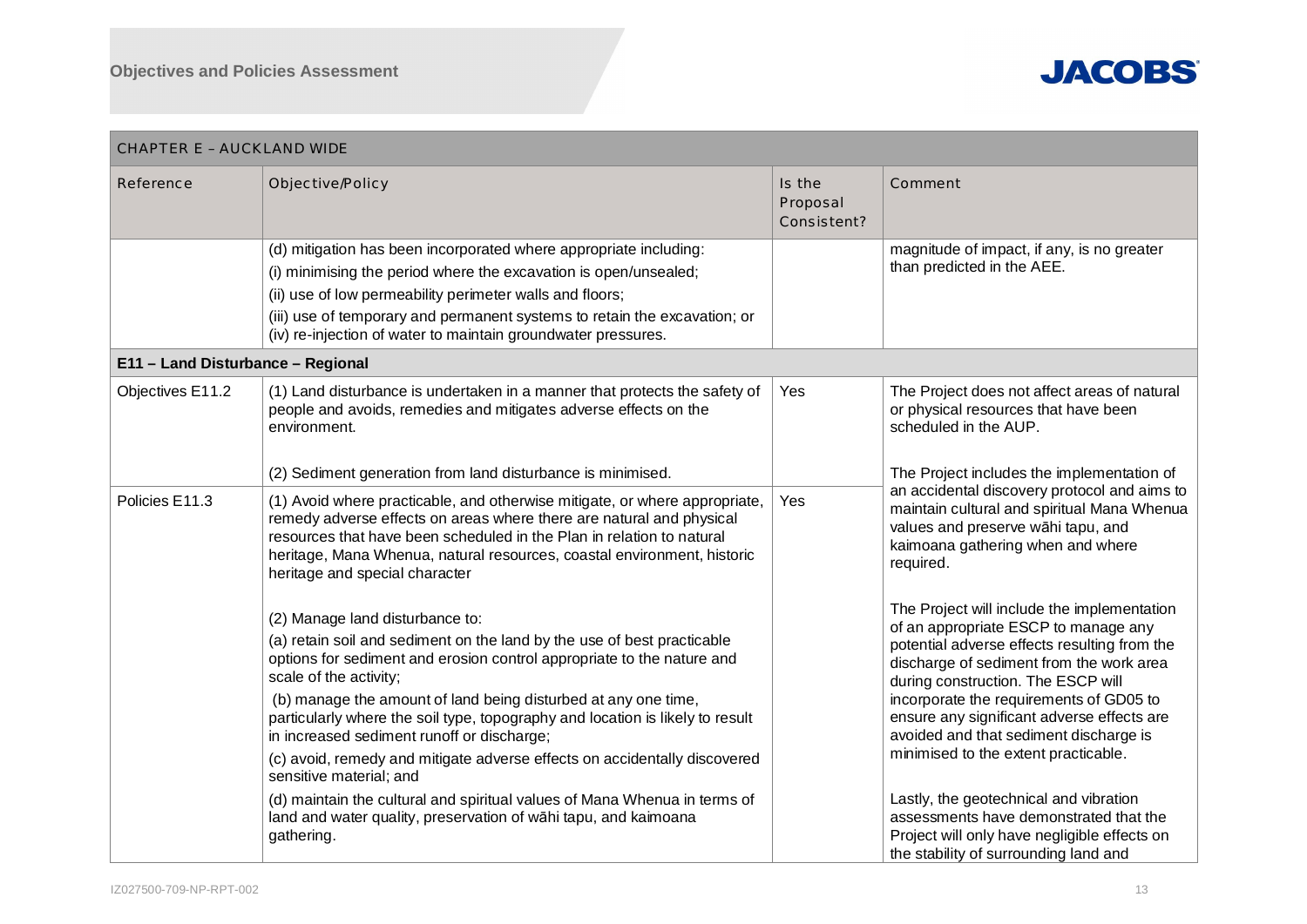

| CHAPTER E – AUCKLAND WIDE |                                                                                                                                                                                                                                                                                                    |                                   |                                         |  |  |
|---------------------------|----------------------------------------------------------------------------------------------------------------------------------------------------------------------------------------------------------------------------------------------------------------------------------------------------|-----------------------------------|-----------------------------------------|--|--|
| Reference                 | Objective/Policy                                                                                                                                                                                                                                                                                   | Is the<br>Proposal<br>Consistent? | Comment                                 |  |  |
|                           |                                                                                                                                                                                                                                                                                                    |                                   | structures, while the use of GWMCP will |  |  |
|                           | (3) Manage the impact on Mana Whenua cultural heritage that is<br>discovered undertaking land disturbance by:                                                                                                                                                                                      |                                   | ensure that building damage is avoided. |  |  |
|                           | (a) requiring a protocol for the accidental discovery of kōiwi, archaeology<br>and artefacts of Māori origin;                                                                                                                                                                                      |                                   |                                         |  |  |
|                           | (b) undertaking appropriate actions in accordance with mātauranga and<br>tikanga Māori; and                                                                                                                                                                                                        |                                   |                                         |  |  |
|                           | (c) undertaking appropriate measures to avoid adverse effects. Where<br>adverse effects cannot be avoided, effects are remedied or mitigated.                                                                                                                                                      |                                   |                                         |  |  |
|                           | (5) Design and implement earthworks with recognition of existing<br>environmental site constraints and opportunities, specific engineering<br>requirements, and implementation of integrated water principles.                                                                                     |                                   |                                         |  |  |
|                           | (6) Require that earthworks are designed and undertaken in a manner that<br>ensures the stability and safety of surrounding land, buildings and<br>structures.                                                                                                                                     |                                   |                                         |  |  |
|                           | (7) Require any land disturbance that will likely result in the discharge of<br>sediment laden water to a surface water body or to coastal water to<br>demonstrate that sediment discharge has been minimised to the extent<br>practicable, having regard to the quality of the environment; with: |                                   |                                         |  |  |
|                           | (a) any significant adverse effects avoided, and other effects avoided,<br>remedied or mitigated, particularly in areas where there is:                                                                                                                                                            |                                   |                                         |  |  |
|                           | (i) high recreational use;                                                                                                                                                                                                                                                                         |                                   |                                         |  |  |
|                           | (ii) relevant initiatives by Mana Whenua, established under regulations<br>relating to the conservation or management of fisheries, including<br>taiāpure, rāhui or whakatupu areas;                                                                                                               |                                   |                                         |  |  |
|                           | (iii) the collection of fish and shellfish for consumption;                                                                                                                                                                                                                                        |                                   |                                         |  |  |
|                           | (iv) maintenance dredging; or                                                                                                                                                                                                                                                                      |                                   |                                         |  |  |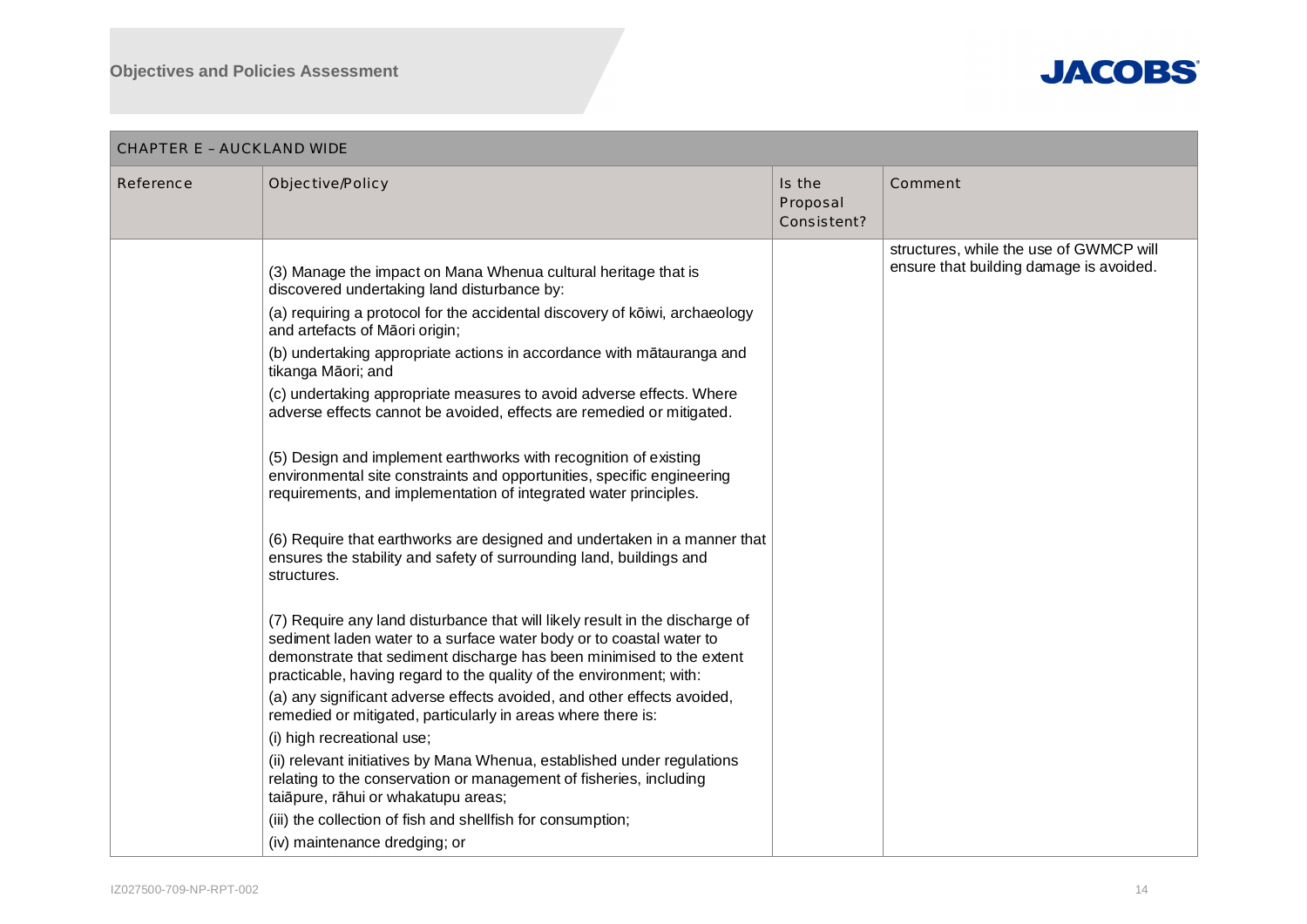

| <b>CHAPTER E - AUCKLAND WIDE</b>                                                                                                                                                                                            |                                                                                                                                                                                                                                                                                                                                                                                                                                      |                                                                                                          |                                                                                                                                                                                                                                                                                                             |  |  |
|-----------------------------------------------------------------------------------------------------------------------------------------------------------------------------------------------------------------------------|--------------------------------------------------------------------------------------------------------------------------------------------------------------------------------------------------------------------------------------------------------------------------------------------------------------------------------------------------------------------------------------------------------------------------------------|----------------------------------------------------------------------------------------------------------|-------------------------------------------------------------------------------------------------------------------------------------------------------------------------------------------------------------------------------------------------------------------------------------------------------------|--|--|
| Reference                                                                                                                                                                                                                   | Objective/Policy                                                                                                                                                                                                                                                                                                                                                                                                                     | Is the<br>Proposal<br>Consistent?                                                                        | Comment                                                                                                                                                                                                                                                                                                     |  |  |
|                                                                                                                                                                                                                             | (v) a downstream receiving environment that is sensitive to sediment<br>accumulation;<br>(b) adverse effects avoided as far as practicable within areas identified as<br>sensitive because of their ecological values, including terrestrial,<br>freshwater and coastal ecological values; and<br>(c) the receiving environments ability to assimilate the discharged<br>sediment being taken into account.                          |                                                                                                          |                                                                                                                                                                                                                                                                                                             |  |  |
| E12 - Land Disturbance - District                                                                                                                                                                                           |                                                                                                                                                                                                                                                                                                                                                                                                                                      |                                                                                                          |                                                                                                                                                                                                                                                                                                             |  |  |
| Objective E12.2                                                                                                                                                                                                             | (1) Land disturbance is undertaken in a manner that protects the safety of<br>people and avoids, remedies and mitigates adverse effects on the<br>environment.                                                                                                                                                                                                                                                                       | Yes                                                                                                      | The Project has been designed to efficiently<br>manage soil and sediment through the use<br>of the ESCP and standard erosion control                                                                                                                                                                        |  |  |
| Policies E12.3                                                                                                                                                                                                              | (1) Avoid where practicable, and otherwise, mitigate, or where<br>appropriate, remedy adverse effects of land disturbance on areas where<br>there are natural and physical resources that have been scheduled in the<br>Plan in relation to natural heritage, Mana Whenua, natural resources,<br>coastal environment, historic heritage and special character.<br>(2) Manage the amount of land being disturbed at any one time, to: | Yes                                                                                                      | practices. Soil/sediment will be retained on<br>site where possible and erosion and<br>sediment control measures will be<br>implemented in accordance with GD05 to<br>ensure the on-going safety of people and<br>that the Project avoids, remedies and<br>mitigates adverse effects on the<br>environment. |  |  |
|                                                                                                                                                                                                                             | (a) avoid, remedy or mitigate adverse construction noise, vibration, odour,<br>dust, lighting and traffic effects;<br>(b) avoid, remedy and mitigate adverse effects on accidentally discovered                                                                                                                                                                                                                                      |                                                                                                          | The Project avoids effects to natural or<br>physical resources scheduled under the                                                                                                                                                                                                                          |  |  |
| sensitive material; and<br>(c) maintain the cultural and spiritual values of Mana Whenua in terms of<br>land and water quality, preservation of wāhi tapu, and kaimoana<br>gathering.<br>being, and their health and safety |                                                                                                                                                                                                                                                                                                                                                                                                                                      | AUP, such as any Outstanding Natural<br>Landscapes or SEAs.<br>Where possible the Project will limit the |                                                                                                                                                                                                                                                                                                             |  |  |
|                                                                                                                                                                                                                             | (3) Enable land disturbance necessary for a range of activities undertaken<br>to provide for people and communities social, economic and cultural well-                                                                                                                                                                                                                                                                              |                                                                                                          | disturbance of land to the extent necessary<br>for the delivery of the Project, which will<br>ultimately provide for people and<br>communities social, economic and cultural<br>well-being as well as their health and safety                                                                               |  |  |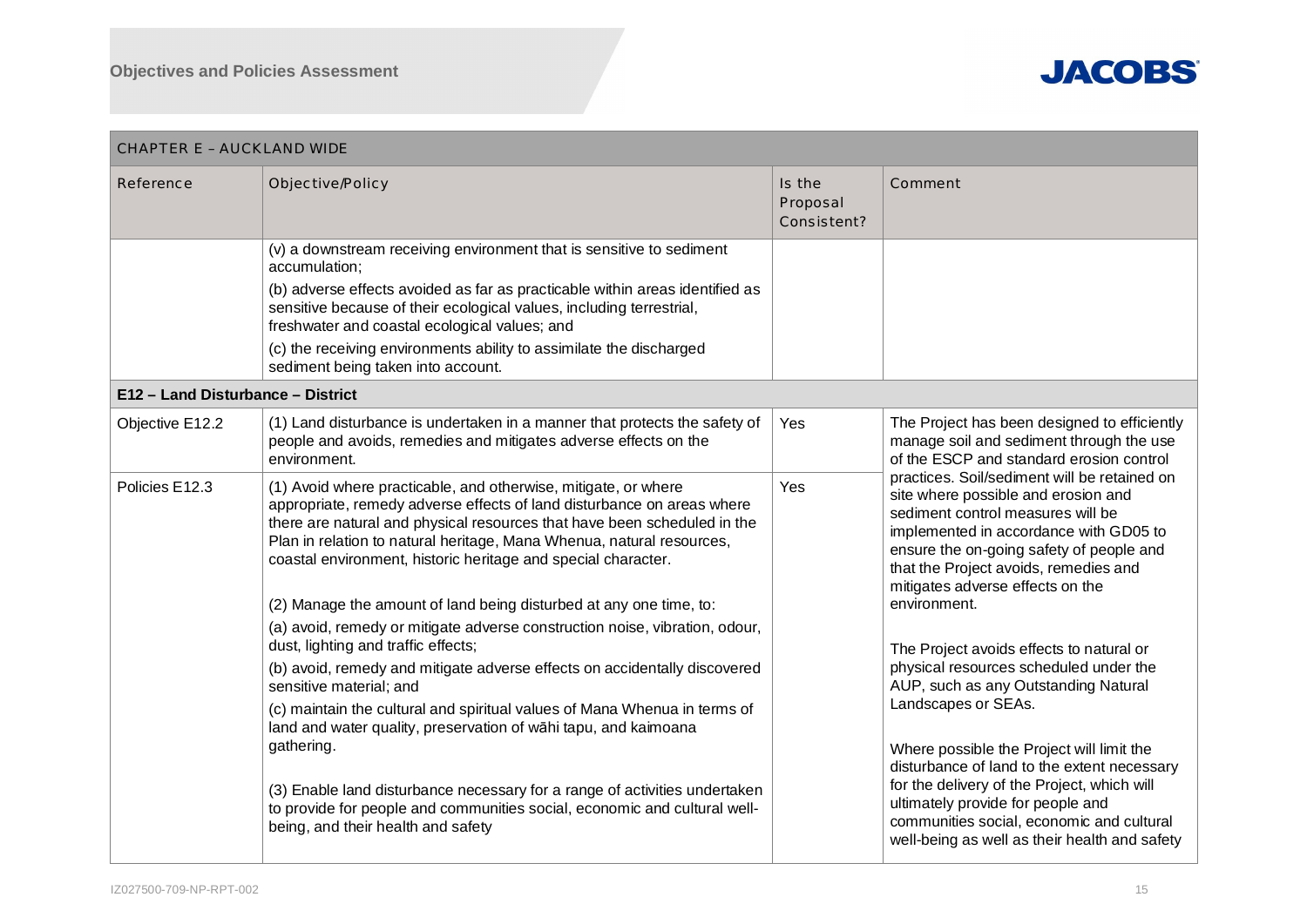

| Is the<br>Reference<br>Objective/Policy<br>Comment<br>Proposal<br>Consistent?<br>(4) Manage the impact on Mana Whenua cultural heritage that is<br>with the provision of a new wastewater<br>discovered undertaking land disturbance by:<br>infrastructure.<br>(a) requiring a protocol for the accidental discovery of kōiwi, archaeology<br>and artefacts of Māori origin;<br>The effect of the Project will be further<br>(b) undertaking appropriate actions in accordance with mātauranga and<br>managed and mitigated through the use of a<br>CNVMP, a CTMP and the ESCP. No<br>tikanga Māori; and<br>significant ground settlement or stability<br>(c) undertaking appropriate measures to avoid adverse effects, or where<br>effects from earthworks are anticipated,<br>adverse effects cannot be avoided, effects are remedied or mitigated.<br>while Watercare also propose to employ a<br>GWMCP during construction.<br>(5) Design and implement earthworks with recognition of existing<br>environmental site constraints and opportunities, specific engineering<br>The Project has included on-going<br>requirements, and implementation of integrated water principles.<br>engagement with Mana Whenua and<br>includes an accidental discovery protocol<br>(6) Require that earthworks are designed and undertaken in a manner that<br>and archaeological supervision of bulk<br>ensures the stability and safety of surrounding land, buildings and<br>earthworks to appropriately manage<br>structures.<br>potential impacts on Mana Whenua.<br>The Project has been designed in<br>recognition of the existing environment,<br>including its constraints and opportunities<br>(such as the limited road access and the<br>proximity of an overland flow path to the<br>shaft site) This includes measures in the<br>ESCP which will ensure that sediment<br>discharges to the environment are avoided,<br>as well as the use of an CTMP to minimise<br>traffic disruptions to the local road network. | CHAPTER E – AUCKLAND WIDE |  |  |  |  |  |
|--------------------------------------------------------------------------------------------------------------------------------------------------------------------------------------------------------------------------------------------------------------------------------------------------------------------------------------------------------------------------------------------------------------------------------------------------------------------------------------------------------------------------------------------------------------------------------------------------------------------------------------------------------------------------------------------------------------------------------------------------------------------------------------------------------------------------------------------------------------------------------------------------------------------------------------------------------------------------------------------------------------------------------------------------------------------------------------------------------------------------------------------------------------------------------------------------------------------------------------------------------------------------------------------------------------------------------------------------------------------------------------------------------------------------------------------------------------------------------------------------------------------------------------------------------------------------------------------------------------------------------------------------------------------------------------------------------------------------------------------------------------------------------------------------------------------------------------------------------------------------------------------------------------------------------------------------------------------------------------------------------------------------|---------------------------|--|--|--|--|--|
|                                                                                                                                                                                                                                                                                                                                                                                                                                                                                                                                                                                                                                                                                                                                                                                                                                                                                                                                                                                                                                                                                                                                                                                                                                                                                                                                                                                                                                                                                                                                                                                                                                                                                                                                                                                                                                                                                                                                                                                                                          |                           |  |  |  |  |  |
|                                                                                                                                                                                                                                                                                                                                                                                                                                                                                                                                                                                                                                                                                                                                                                                                                                                                                                                                                                                                                                                                                                                                                                                                                                                                                                                                                                                                                                                                                                                                                                                                                                                                                                                                                                                                                                                                                                                                                                                                                          |                           |  |  |  |  |  |

#### IZ027500-709-NP-RPT-002 2002 2003 16 2004 2004 2004 2005 2006 2007 2008 2009 2009 2009 2009 2009 2004 2007 200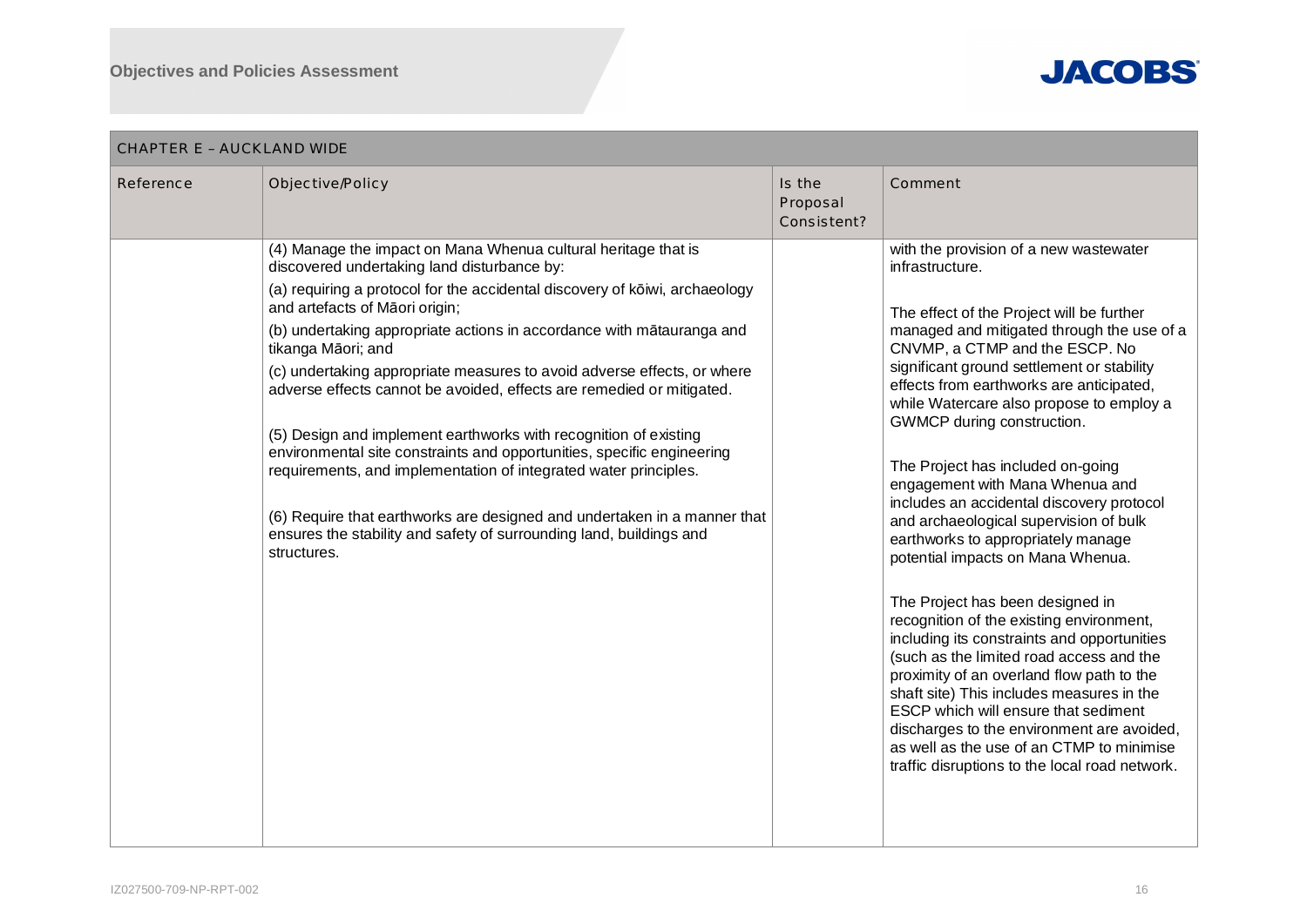

| <b>CHAPTER E - AUCKLAND WIDE</b> |                                                                                                                                                                                                                                                                                                                                                                                                                                                                                                                                                                                                                                                                                                                                                                                                                                                                                                                                                                                                                                                                                                                                                                                                                                                                                         |                                   |                                                                                                                                                                                                                                                                                                                             |  |  |
|----------------------------------|-----------------------------------------------------------------------------------------------------------------------------------------------------------------------------------------------------------------------------------------------------------------------------------------------------------------------------------------------------------------------------------------------------------------------------------------------------------------------------------------------------------------------------------------------------------------------------------------------------------------------------------------------------------------------------------------------------------------------------------------------------------------------------------------------------------------------------------------------------------------------------------------------------------------------------------------------------------------------------------------------------------------------------------------------------------------------------------------------------------------------------------------------------------------------------------------------------------------------------------------------------------------------------------------|-----------------------------------|-----------------------------------------------------------------------------------------------------------------------------------------------------------------------------------------------------------------------------------------------------------------------------------------------------------------------------|--|--|
| Reference                        | Objective/Policy                                                                                                                                                                                                                                                                                                                                                                                                                                                                                                                                                                                                                                                                                                                                                                                                                                                                                                                                                                                                                                                                                                                                                                                                                                                                        | Is the<br>Proposal<br>Consistent? | Comment                                                                                                                                                                                                                                                                                                                     |  |  |
| E14 - Air Quality                |                                                                                                                                                                                                                                                                                                                                                                                                                                                                                                                                                                                                                                                                                                                                                                                                                                                                                                                                                                                                                                                                                                                                                                                                                                                                                         |                                   |                                                                                                                                                                                                                                                                                                                             |  |  |
| Objectives E14.2                 | (1) Air quality is maintained in those parts of Auckland that have high air<br>quality, and air quality is improved in those parts of Auckland that have<br>low to medium air quality.<br>(4) The operational requirements of light and heavy industry, other<br>location-specific industry, infrastructure, rural activities and mineral<br>extraction activities are recognised and provided for.                                                                                                                                                                                                                                                                                                                                                                                                                                                                                                                                                                                                                                                                                                                                                                                                                                                                                     | Yes                               | Any discharge of contaminants to air (i.e.<br>dust) during the construction phase will be<br>appropriately managed, including the use of<br>dust suppression measures.<br>The operation of the Project will also be<br>consistent with the AUP's air quality                                                                |  |  |
| Policies E14.3                   | (1) Manage the discharge of contaminants to air, including by having<br>regard to the Auckland Ambient Air Quality Targets in Table E14.3.1, so<br>that significant adverse effects on human health, including cumulative<br>adverse effects, are avoided, and all other adverse effects are remedied<br>or mitigated.<br>(2) In the coastal marine area and in urban and rural zones, except for<br>those zones and precincts subject to policies E14.3(4) to (7):<br>(a) avoid offensive and objectionable effects from dust and odour<br>discharges and remedy or mitigate all other adverse effects of dust and<br>odour discharges; or<br>(b) require adequate separation distance between use and development<br>which discharges dust and odour to air and activities that are sensitive<br>(8) Avoid, remedy or mitigate the adverse effects on air quality from<br>discharges of contaminants into air by:<br>(a) using the best practicable option for emission control and management<br>practices that are appropriate to the scale of the discharge and potential<br>adverse effects; or<br>(b) adopting a precautionary approach, where there is uncertainty and a<br>risk of significant adverse effects or irreversible harm to the environment<br>from air discharges. | Yes                               | standards given the projected frequency of<br>air discharges and dispersal modelling<br>undertaken. The vent stack design with a 5m<br>high structure allows for adequate dispersal<br>during a high rainfall events. In addition, the<br>structure can be raised to 8m height should<br>further odour dispersal be needed. |  |  |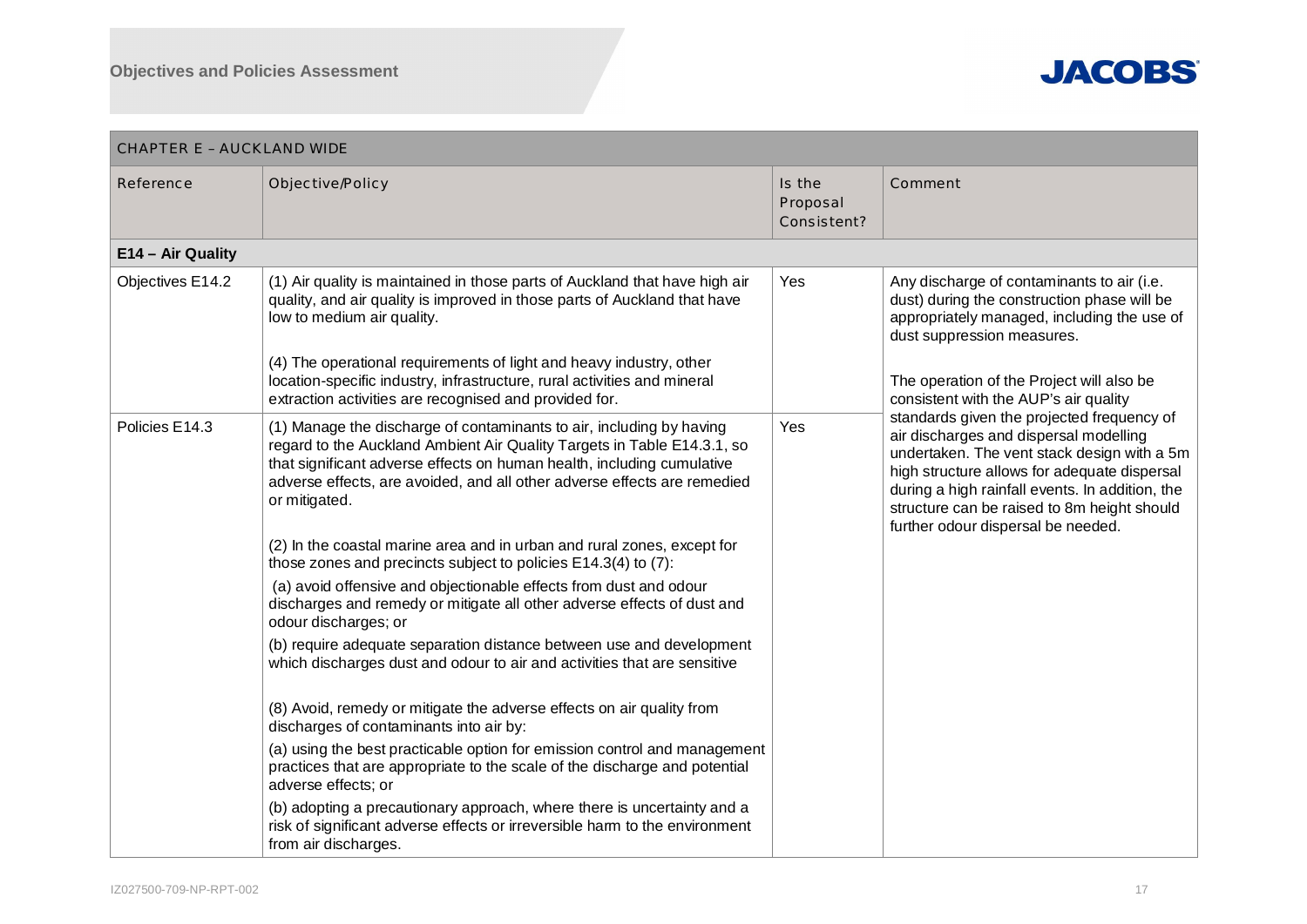

| <b>CHAPTER E - AUCKLAND WIDE</b> |                                                                                                                                                                                                                                                                                                                                                                                            |                                   |                                                                                                                                                                                                                                                                                                                                                                                                                                                                                                          |
|----------------------------------|--------------------------------------------------------------------------------------------------------------------------------------------------------------------------------------------------------------------------------------------------------------------------------------------------------------------------------------------------------------------------------------------|-----------------------------------|----------------------------------------------------------------------------------------------------------------------------------------------------------------------------------------------------------------------------------------------------------------------------------------------------------------------------------------------------------------------------------------------------------------------------------------------------------------------------------------------------------|
| Reference                        | Objective/Policy                                                                                                                                                                                                                                                                                                                                                                           | Is the<br>Proposal<br>Consistent? | Comment                                                                                                                                                                                                                                                                                                                                                                                                                                                                                                  |
|                                  | (9) Avoid, remedy or mitigate the adverse effects on air quality beyond the<br>boundary of the premises where the discharge of contaminants to air is<br>occurring, in relation to:<br>(a) noxious or dangerous effects on human health, property or the<br>environment from hazardous air pollutants; or<br>(b) overspray effects on human health, property or the environment            |                                   |                                                                                                                                                                                                                                                                                                                                                                                                                                                                                                          |
|                                  |                                                                                                                                                                                                                                                                                                                                                                                            |                                   |                                                                                                                                                                                                                                                                                                                                                                                                                                                                                                          |
| E25 - Noise and Vibration        |                                                                                                                                                                                                                                                                                                                                                                                            |                                   |                                                                                                                                                                                                                                                                                                                                                                                                                                                                                                          |
| Objectives E25.2                 | (1) People are protected from unreasonable levels of noise and vibration.<br>(2) The amenity values of residential zones are protected from<br>unreasonable noise and vibration, particularly at night.<br>(4) Construction activities that cannot meet noise and vibration standards<br>are enabled while controlling duration, frequency and timing to manage<br>adverse effects.        | Yes                               | A Construction Noise and Vibration<br>Management Plan (CNVMP) will be<br>implemented throughout the construction<br>period to ensure that construction noise and<br>vibration is managed to acceptable levels at<br>both the shaft site and along the tunnel<br>alignment.<br>Noisy works will also be concentrated during<br>normal work hours to minimise disturbance,<br>while regular communication with residents<br>will be undertaken so that all parties are<br>aware of potential disturbances. |
| Policies E25.3                   | (2) Minimise, where practicable, noise and vibration at its source or on the<br>site from which it is generated to mitigate adverse effects on adjacent<br>sites.                                                                                                                                                                                                                          |                                   |                                                                                                                                                                                                                                                                                                                                                                                                                                                                                                          |
|                                  | (10) Avoid, remedy or mitigate the adverse effects of noise and vibration<br>from construction, maintenance and demolition activities while having<br>regard to:<br>(a) the sensitivity of the receiving environment; and<br>(b) the proposed duration and hours of operation of the activity; and<br>(c) the practicability of complying with permitted noise and vibration<br>standards. |                                   | The operational noise effects from the<br>Project will be largely limited to noise from<br>maintenance crews, while the plant room will<br>be designed to attenuate noise generated by<br>its equipment.                                                                                                                                                                                                                                                                                                 |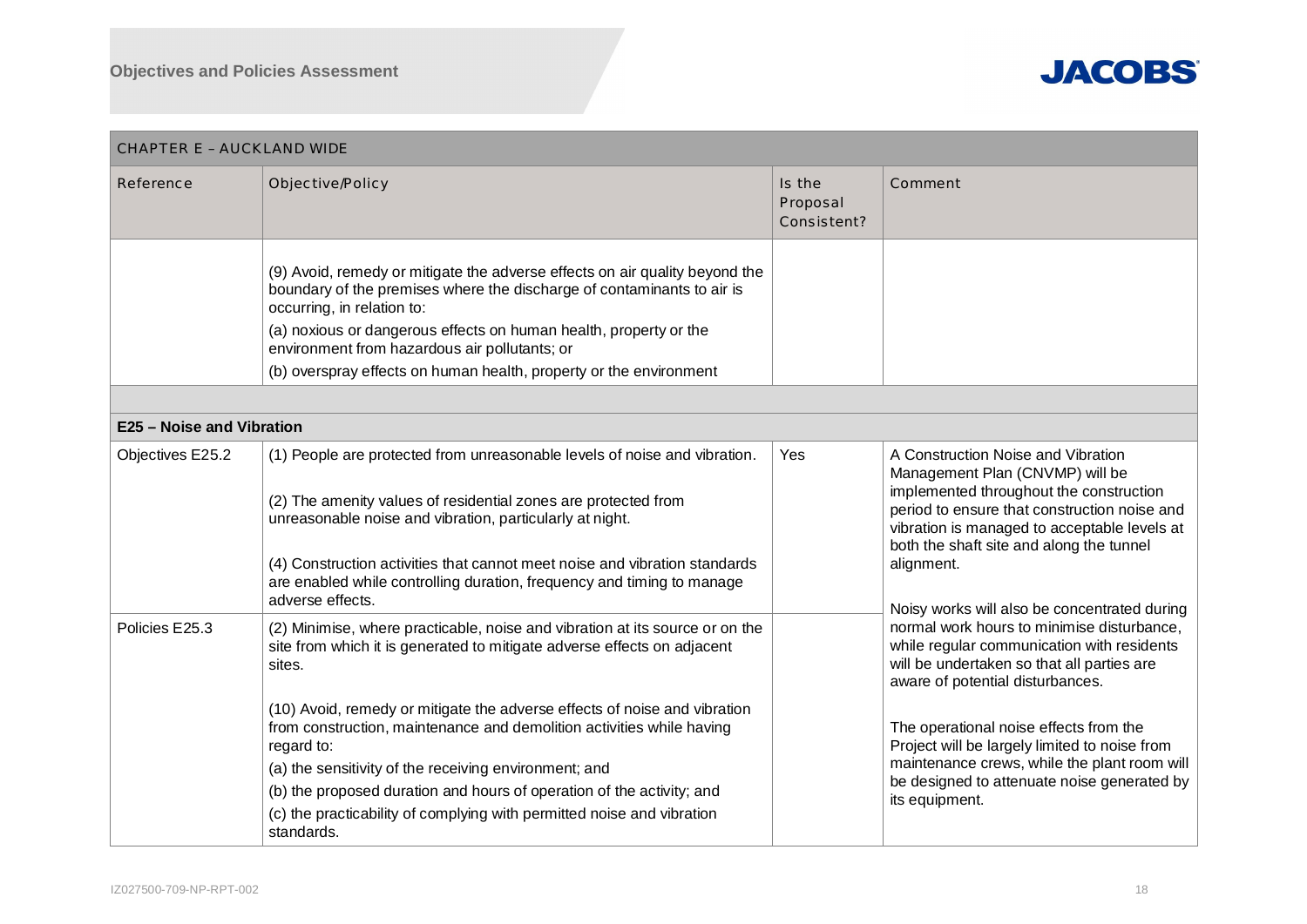

| <b>CHAPTER E - AUCKLAND WIDE</b> |                                                                                                                                                                                                                              |                                   |                                                                                                                                                                                                                                                                                                                                      |  |  |
|----------------------------------|------------------------------------------------------------------------------------------------------------------------------------------------------------------------------------------------------------------------------|-----------------------------------|--------------------------------------------------------------------------------------------------------------------------------------------------------------------------------------------------------------------------------------------------------------------------------------------------------------------------------------|--|--|
| Reference                        | Objective/Policy                                                                                                                                                                                                             | Is the<br>Proposal<br>Consistent? | Comment                                                                                                                                                                                                                                                                                                                              |  |  |
| E26 - Infrastructure             |                                                                                                                                                                                                                              |                                   |                                                                                                                                                                                                                                                                                                                                      |  |  |
| Objectives E26.2.1               | (1) The benefits of infrastructure are recognised.                                                                                                                                                                           |                                   | The Project is a vital wastewater<br>infrastructure investment for Central                                                                                                                                                                                                                                                           |  |  |
|                                  | (2) The value of investment in infrastructure is recognised.                                                                                                                                                                 |                                   | Auckland, providing additional network<br>capacity and assisting in the improvement of<br>the network's environmental performance.                                                                                                                                                                                                   |  |  |
|                                  | (3) Safe, efficient and secure infrastructure is enabled, to service the<br>needs of existing and authorised proposed subdivision, use and<br>development.                                                                   |                                   | The Project will assist the delivery of new<br>urban growth through the intensification of                                                                                                                                                                                                                                           |  |  |
|                                  | (4) Development, operation, maintenance, repair, replacement, renewal,<br>upgrading and removal of infrastructure is enabled.                                                                                                |                                   | the central suburbs, thereby underpinning<br>the Plan's growth strategy.                                                                                                                                                                                                                                                             |  |  |
|                                  | (5) The resilience of infrastructure is improved, and continuity of service is<br>enabled.                                                                                                                                   |                                   | As previously identified, the Project may<br>generate some adverse effects. However,<br>the use of mitigation measures and locating<br>the shaft site within the most beneficial                                                                                                                                                     |  |  |
|                                  | (9) The adverse effects of infrastructure are avoided, remedied or<br>mitigated.                                                                                                                                             |                                   | location, will ensure that the scale of adverse<br>effects is no more than minor. It is also noted<br>that these adverse effects are outweighed by<br>the Project's benefits of enabling growth,<br>supporting public health and protecting the<br>environment.                                                                      |  |  |
| Policies E26.2.2                 | (1) Recognise the social, economic, cultural and environmental benefits<br>that infrastructure provides, including:<br>(a) enabling enhancement of the quality of life and standard of living for<br>people and communities; | Yes                               |                                                                                                                                                                                                                                                                                                                                      |  |  |
|                                  | (b) providing for public health and safety;<br>(c) enabling the functioning of businesses;<br>(d) enabling economic growth;<br>(e) enabling growth and development;<br>(f) protecting and enhancing the environment;         |                                   | Lastly, full consideration has been given to<br>the location of the shaft site. As identified in<br>the assessment of alternatives, the Tawariki<br>Street site represents the best option<br>available to provide both a practical<br>construction solution, as well as minimise<br>the social and property effects of the Project. |  |  |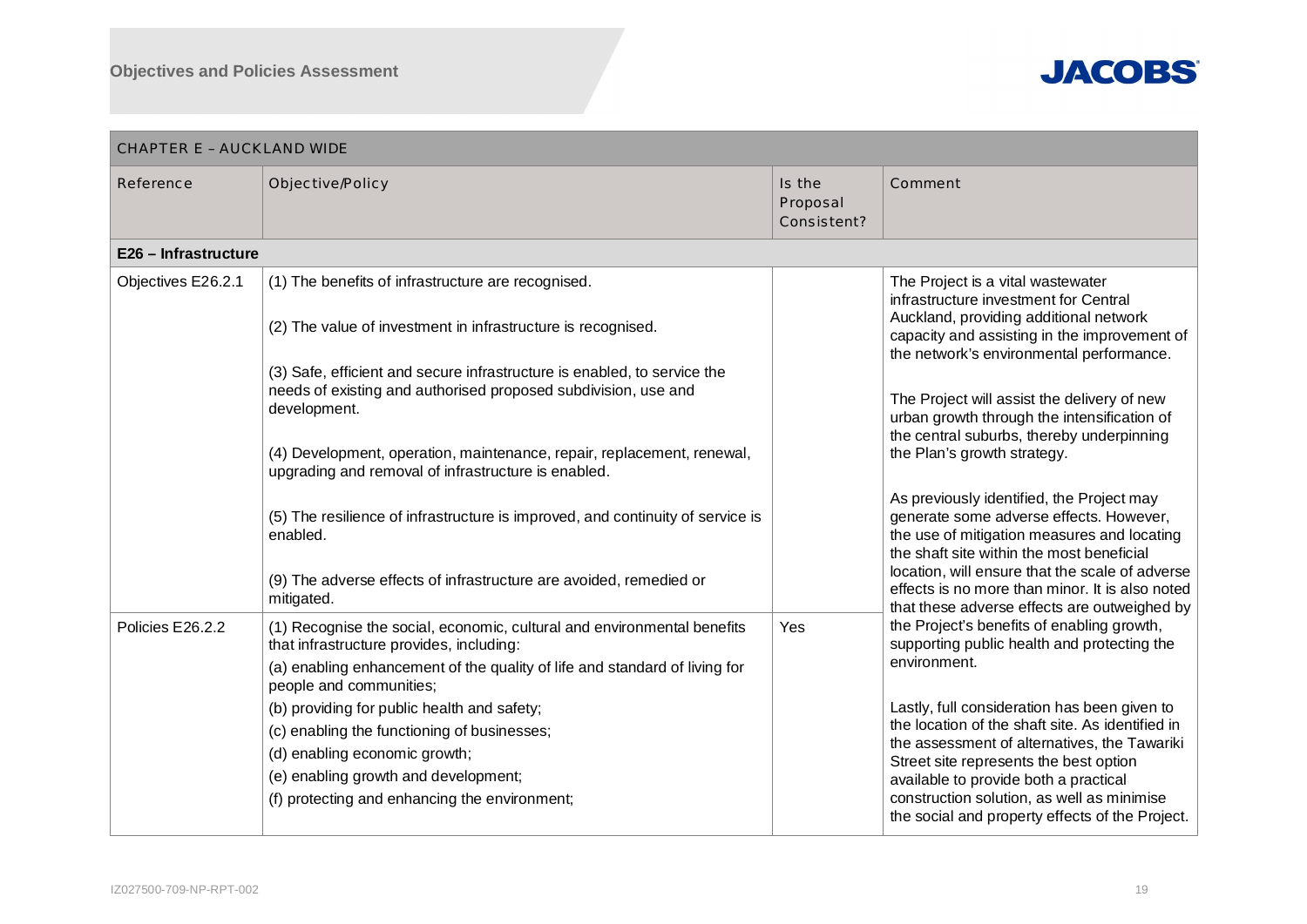

| CHAPTER E – AUCKLAND WIDE |                                                                                                                                                                                                                                                                                                                                                                                                                                                                                                                                                                                                                                                                                                                                                                                                                                                                                                                                                                                                                                                                                                                                                                                                                                                                                                                                                                                                                                                                                                                                                                                                                                                                         |                                   |         |  |
|---------------------------|-------------------------------------------------------------------------------------------------------------------------------------------------------------------------------------------------------------------------------------------------------------------------------------------------------------------------------------------------------------------------------------------------------------------------------------------------------------------------------------------------------------------------------------------------------------------------------------------------------------------------------------------------------------------------------------------------------------------------------------------------------------------------------------------------------------------------------------------------------------------------------------------------------------------------------------------------------------------------------------------------------------------------------------------------------------------------------------------------------------------------------------------------------------------------------------------------------------------------------------------------------------------------------------------------------------------------------------------------------------------------------------------------------------------------------------------------------------------------------------------------------------------------------------------------------------------------------------------------------------------------------------------------------------------------|-----------------------------------|---------|--|
| Reference                 | Objective/Policy                                                                                                                                                                                                                                                                                                                                                                                                                                                                                                                                                                                                                                                                                                                                                                                                                                                                                                                                                                                                                                                                                                                                                                                                                                                                                                                                                                                                                                                                                                                                                                                                                                                        | Is the<br>Proposal<br>Consistent? | Comment |  |
|                           | (2) Provide for the development, operation, maintenance, repair, upgrade<br>and removal of infrastructure throughout Auckland by recognising:<br>(a) functional and operational needs;<br>(b) location, route and design needs and constraints;<br>(c) the complexity and interconnectedness of infrastructure services;<br>(d) the benefits of infrastructure to communities with in Auckland and<br>beyond;<br>(e) the need to quickly restore disrupted services; and<br>(f) its role in servicing existing, consented and planned development.<br>(4) Require the development, operation, maintenance, repair, upgrading<br>and removal of infrastructure to avoid, remedy or mitigate adverse effects,<br>including, on the:<br>(a) health, well-being and safety of people and communities, including<br>nuisance from noise, vibration, dust and odour emissions and light spill;<br>(b) safe and efficient operation of other infrastructure;<br>(c) amenity values of the streetscape and adjoining properties;<br>(d) environment from temporary and ongoing discharges; and<br>(e) values for which a site has been scheduled or incorporated in an<br>overlay.<br>(5) Consider the following matters when assessing the effects of<br>infrastructure:<br>(a) the degree to which the environment has already been modified;<br>(b) the nature, duration, timing and frequency of the adverse effects;<br>(c) the impact on the network and levels of service if the work is not<br>undertaken;<br>(d) the need for the infrastructure in the context of the wider network; and<br>(e) the benefits provided by the infrastructure to the communities within |                                   |         |  |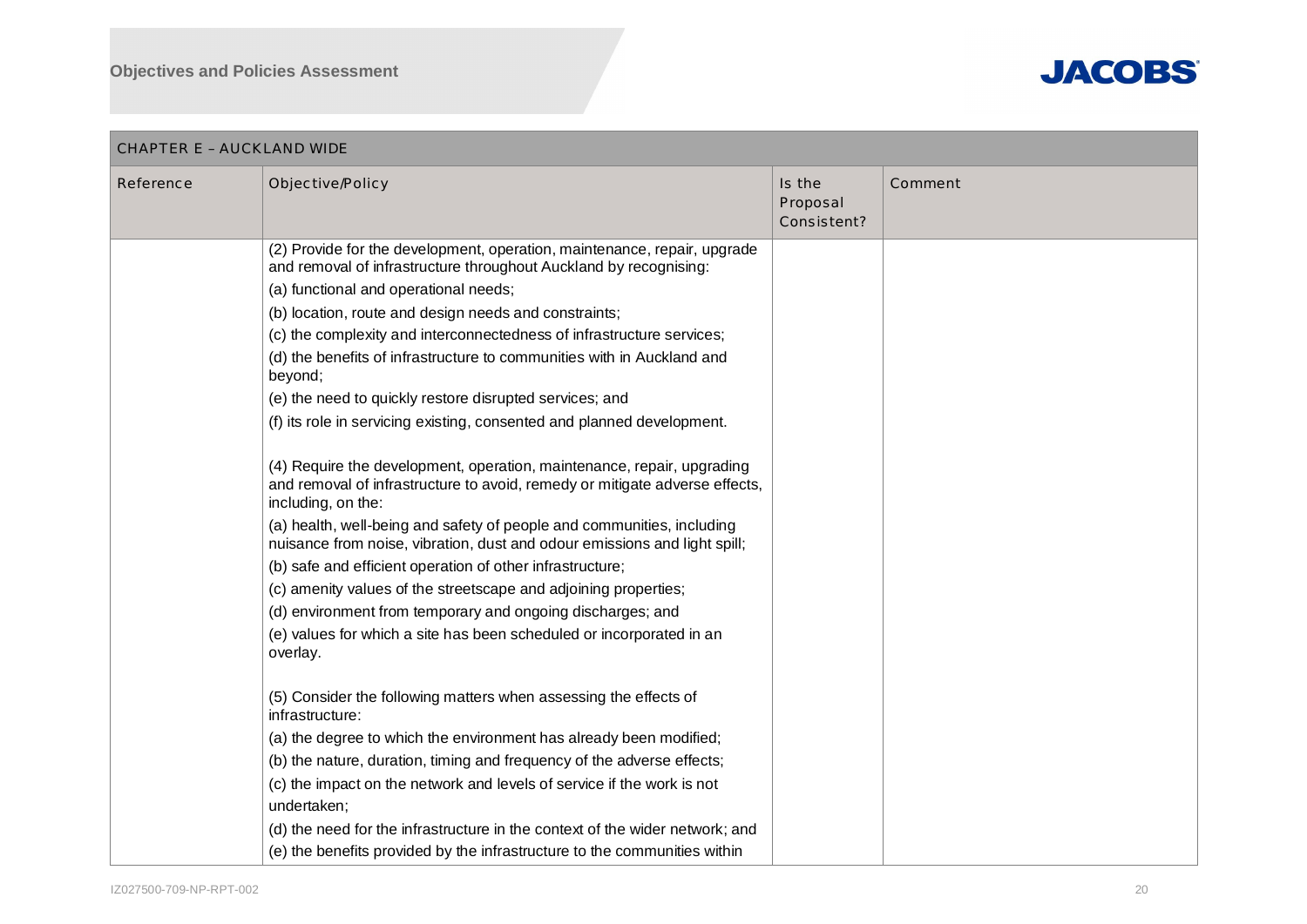

| CHAPTER E – AUCKLAND WIDE |                      |                                   |         |  |
|---------------------------|----------------------|-----------------------------------|---------|--|
| Reference                 | Objective/Policy     | Is the<br>Proposal<br>Consistent? | Comment |  |
|                           | Auckland and beyond. |                                   |         |  |

| <b>CHAPTER H - ZONES</b> |                                                                                                                                                                                                                                                                                                                                                                                                          |                                   |                                                                                                                                                                                                                                                                                                                                                                                                                                                                                                                                                                                                                                                                                                                                                                                 |  |  |
|--------------------------|----------------------------------------------------------------------------------------------------------------------------------------------------------------------------------------------------------------------------------------------------------------------------------------------------------------------------------------------------------------------------------------------------------|-----------------------------------|---------------------------------------------------------------------------------------------------------------------------------------------------------------------------------------------------------------------------------------------------------------------------------------------------------------------------------------------------------------------------------------------------------------------------------------------------------------------------------------------------------------------------------------------------------------------------------------------------------------------------------------------------------------------------------------------------------------------------------------------------------------------------------|--|--|
| Reference                | Objective/Policy                                                                                                                                                                                                                                                                                                                                                                                         | Is the<br>Proposal<br>Consistent? | Comment                                                                                                                                                                                                                                                                                                                                                                                                                                                                                                                                                                                                                                                                                                                                                                         |  |  |
|                          | H5 - Residential - Mixed Housing Urban Zone                                                                                                                                                                                                                                                                                                                                                              |                                   |                                                                                                                                                                                                                                                                                                                                                                                                                                                                                                                                                                                                                                                                                                                                                                                 |  |  |
| Objectives H5.2          | (4) Non-residential activities provide for the community's social, economic<br>and cultural well-being, while being compatible with the scale and intensity<br>of development anticipated by the zone so as to contribute to the amenity<br>of the neighbourhood.                                                                                                                                        | Yes                               | Given the brownfield nature of the Project<br>area, it was necessary to construct the<br>Project in proximity to existing wastewater<br>assets (e.g. the Orakei Main Sewer). This                                                                                                                                                                                                                                                                                                                                                                                                                                                                                                                                                                                               |  |  |
| Policies H5.3            | (10) Recognise the functional and operational requirements of activities<br>and development.<br>(8) Provide for non-residential activities that:<br>(a) support the social and economic well-being of the community;<br>(b) are in keeping with the with the scale and intensity of development<br>anticipated within the zone;<br>(c) avoid, remedy or mitigate adverse effects on residential amenity; | Yes                               | avoids the need for additional works to<br>connect new and existing infrastructure,<br>thereby reducing the construction related<br>disruption generated by the Project.<br>Furthermore, this co-location of new and<br>existing infrastructure avoids the need for<br>costly and complicated retrofitting of existing<br>infrastructure given that wastewater<br>networks rely on being gravity feed within a<br>narrow range of pipeline gradients.<br>Furthermore, the Project was subject to an<br>assessment of alternatives to confirm the<br>most appropriate location of the shaft site.<br>Following an MCA process involving 5<br>options, the Tawariki Street site was<br>determined the most appropriate location<br>given its proximity to existing network assets |  |  |